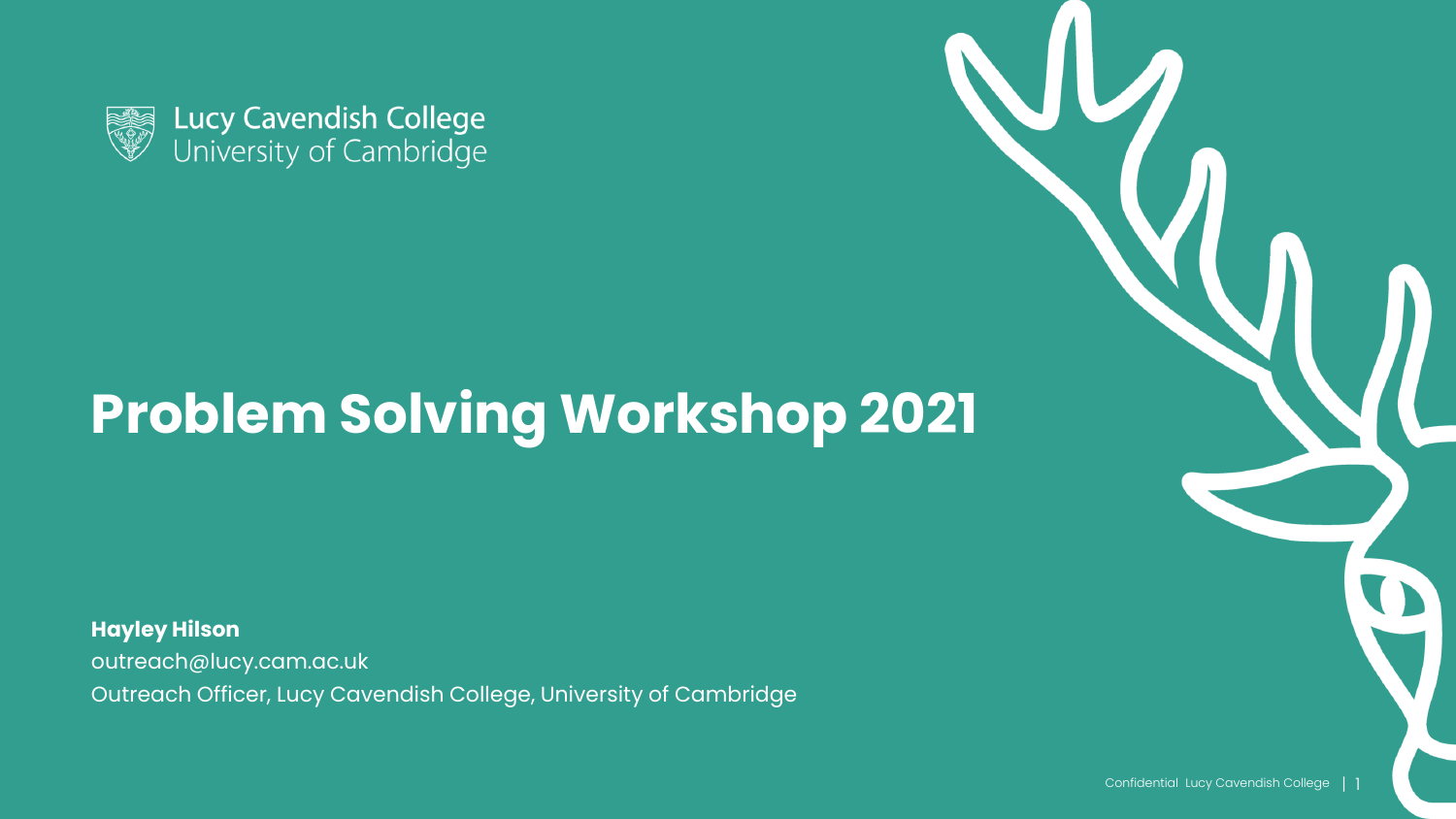

## In today's session

- Introduction to the Half Term Problem Solving Workshop
- What is problem solving and why is it important?
- What do you need to problem solve effectively?
- General framework to approach problem solving
- Methods for tackling specific types of common problems
- Developing a problem solving mindset
- Final points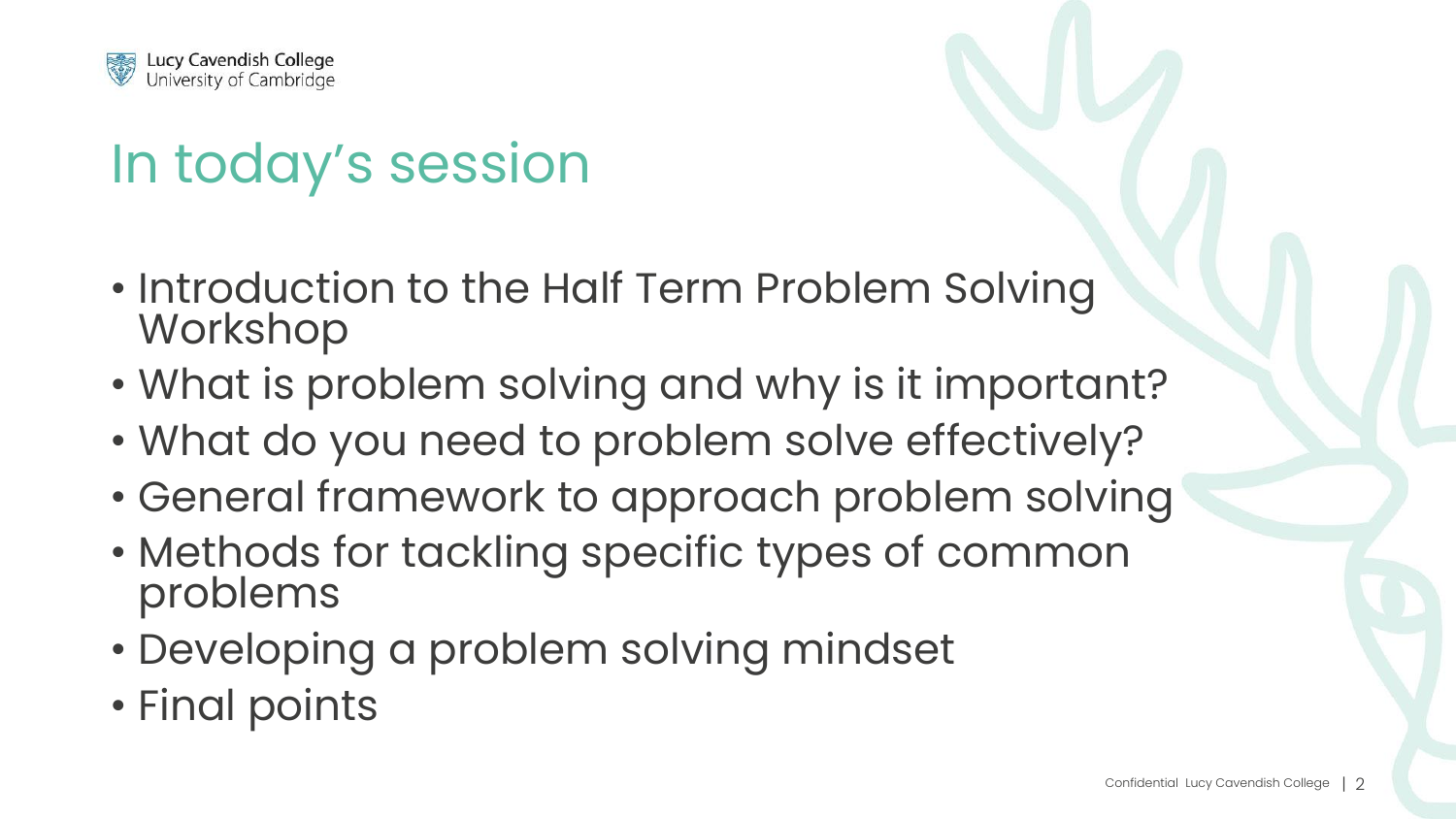



## Introduction to the Half Term Problem Solving Workshop

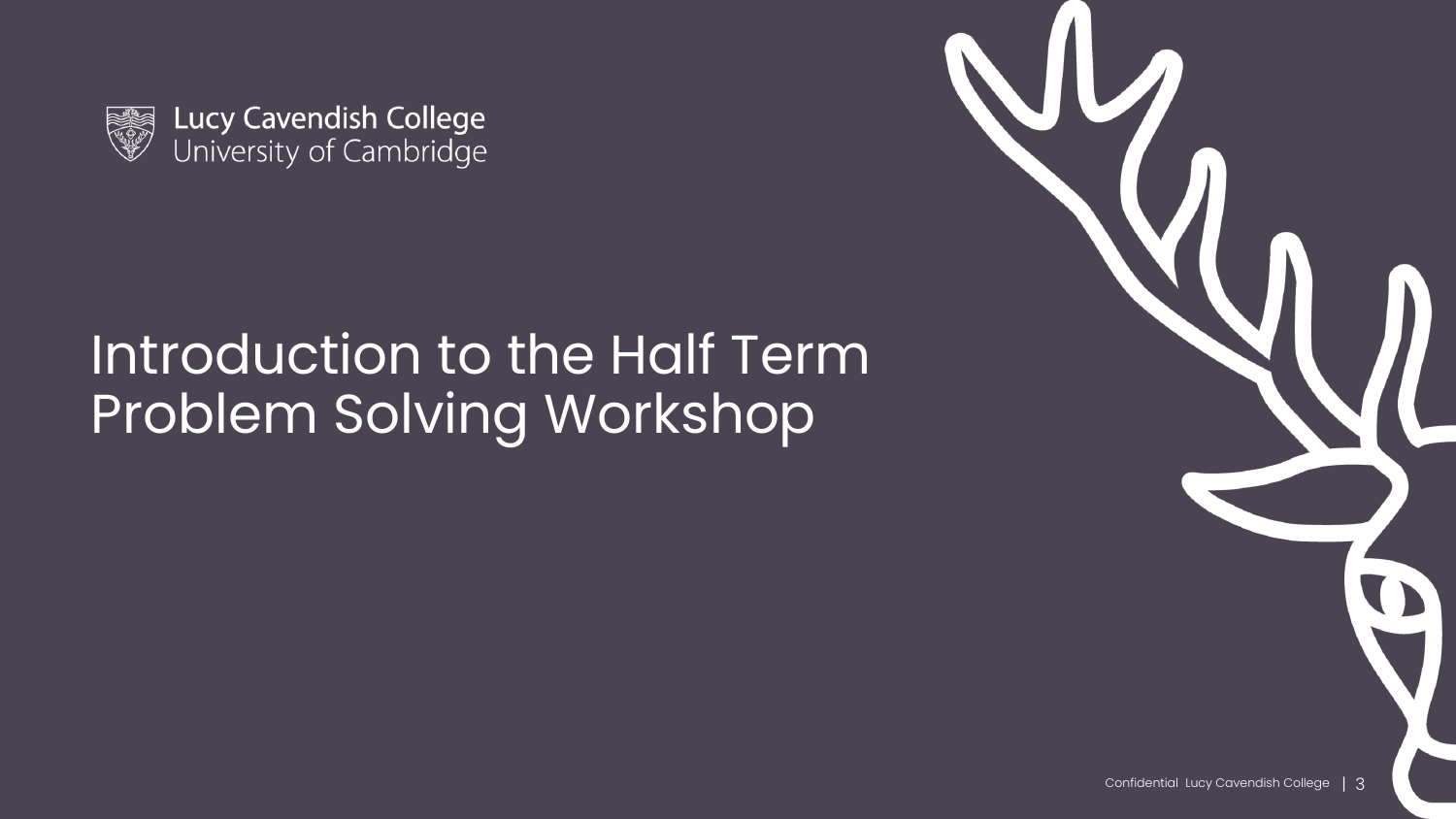

#### Context and goals of the programme

- 1. Improve your problem-solving skills
- 2. Help you settle into your post-16 studies
- 3. Offer the opportunity for academic enrichment and skill building over half-term
- 4. Introduce you to an important aspect of the university admissions process
- 5. Continue to offer support throughout Year 12  $(S5/Y13 - N.I.)$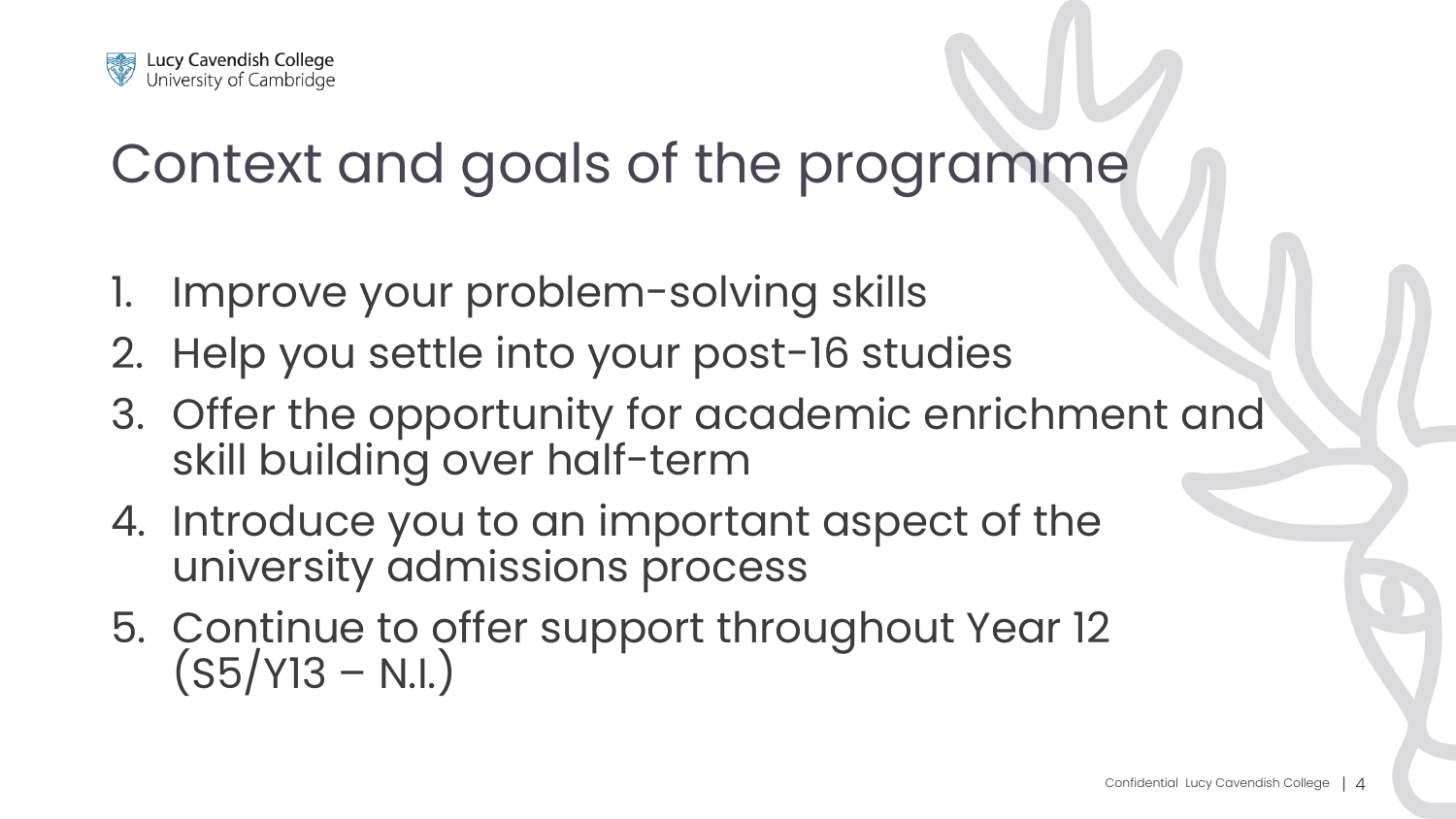

#### Programme

| Monday 25th October, Ilam-<br>12:30pm             | <b>Problem Solving Skills Session</b><br>In this skills session, we will discuss the importance of developing your<br>problem-solving skills, various methods for going about solving problems, and<br>relevant aspects of metacognition.                                                                                                                                                               |
|---------------------------------------------------|---------------------------------------------------------------------------------------------------------------------------------------------------------------------------------------------------------------------------------------------------------------------------------------------------------------------------------------------------------------------------------------------------------|
| Wednesday 27 <sup>th</sup> October,<br>3pm-4:30pm | <b>Drop-in Clinic</b><br>If you are struggling with any aspect of your chosen problem, or would like<br>some help with your presentation, you are welcome to attend our drop-in<br>clinic to ask any questions.                                                                                                                                                                                         |
| Friday 29th October, Ilam-<br>12:30pm             | <b>Presentations</b><br>In this session, you will have the option to present your findings to the rest of<br>your cohort. You will be asked to provide constructive feedback to students'<br>presentations. We hope that this session will allow you to see the wide variety<br>of methods through which problems can be solved and allow students who<br>are presenting to develop their oracy skills. |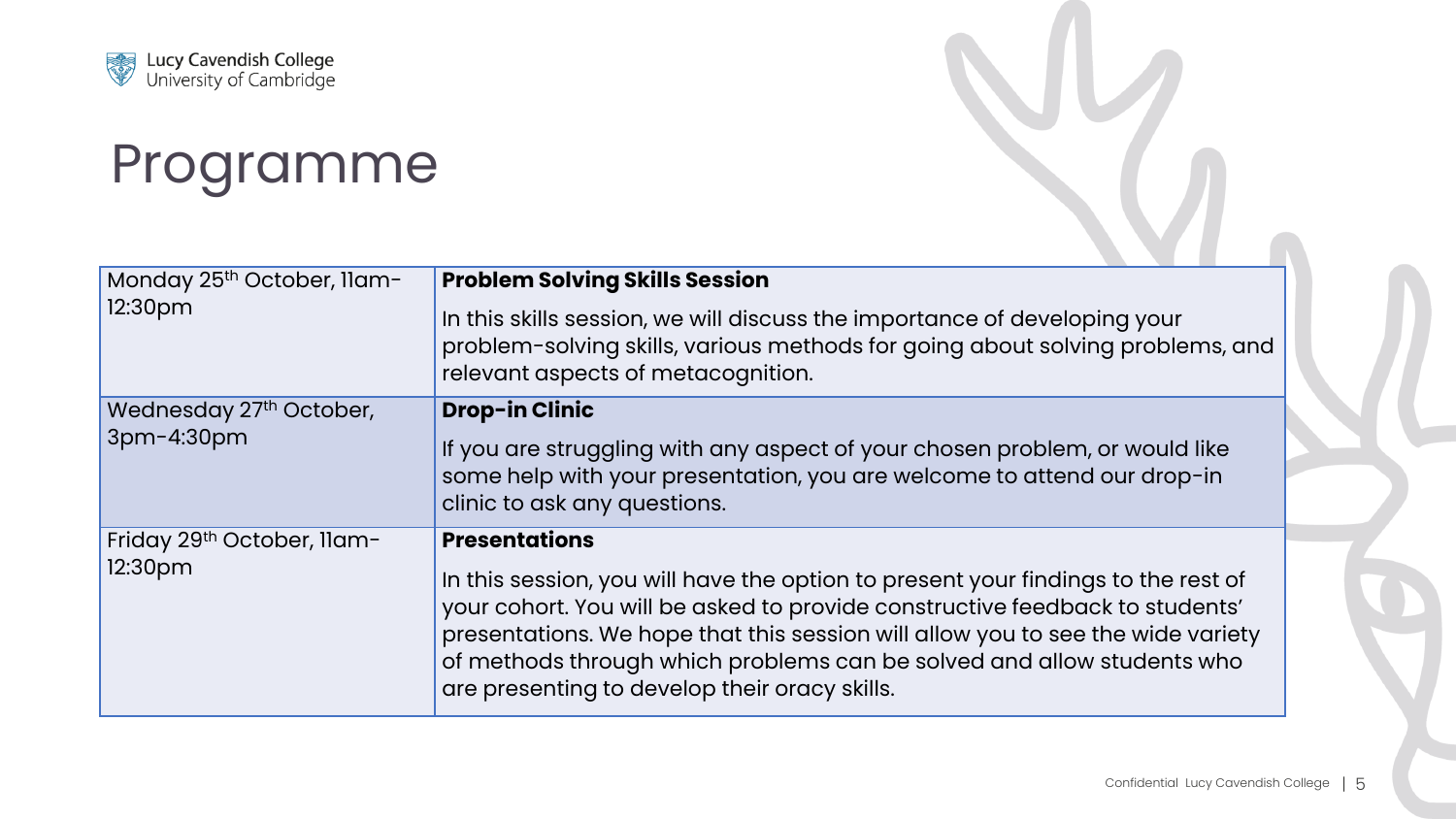

# Activity

- 1. Choose a problem
- 2. Solve the problem
- 3. Reflect on your experience
- 4. Prepare a presentation
- 5. Deliver the presentation

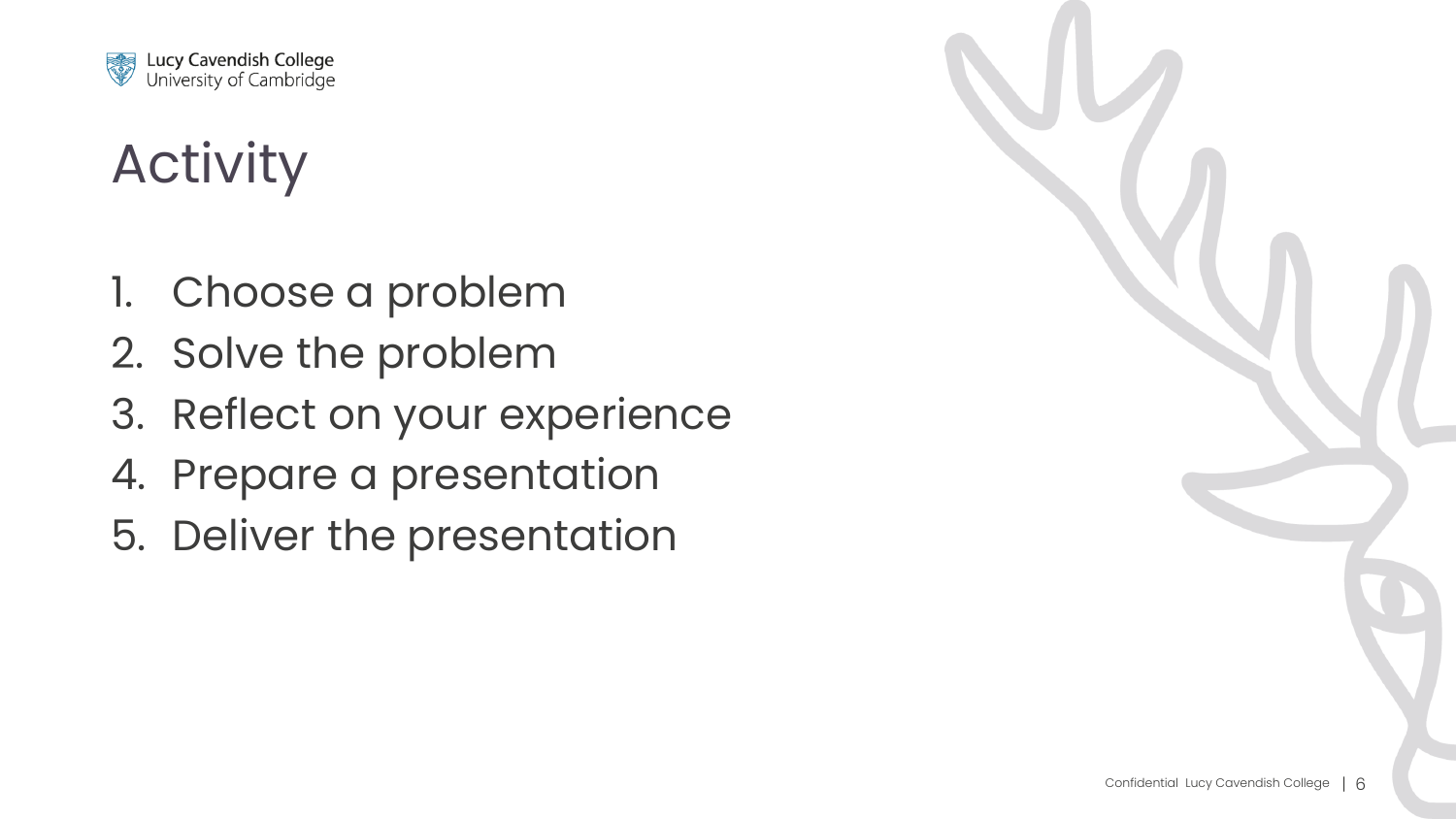

Lucy Cavendish College<br>University of Cambridge

## What is problem solving and why is it important?

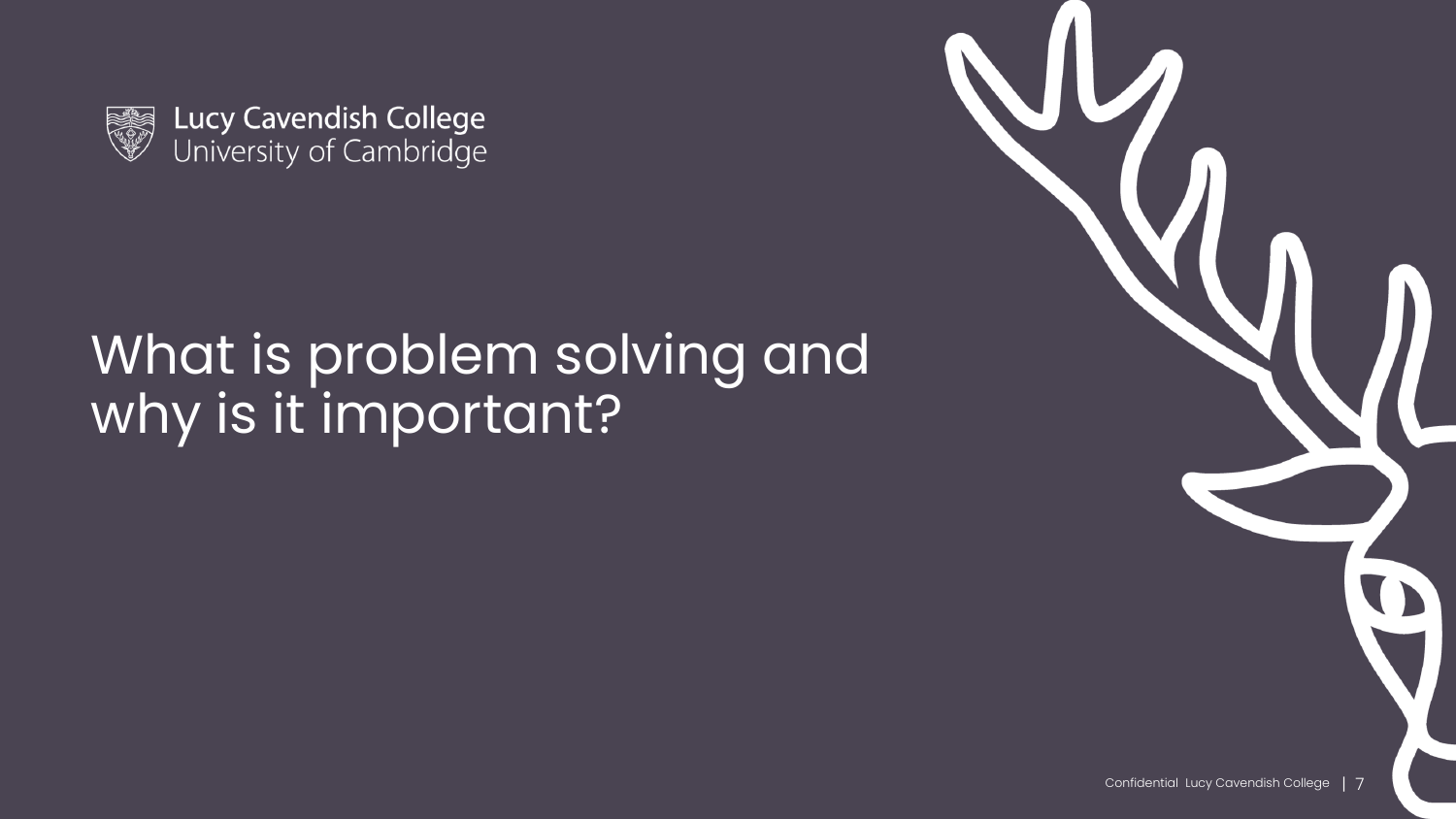

# What is your current definition<br>of problem solving?

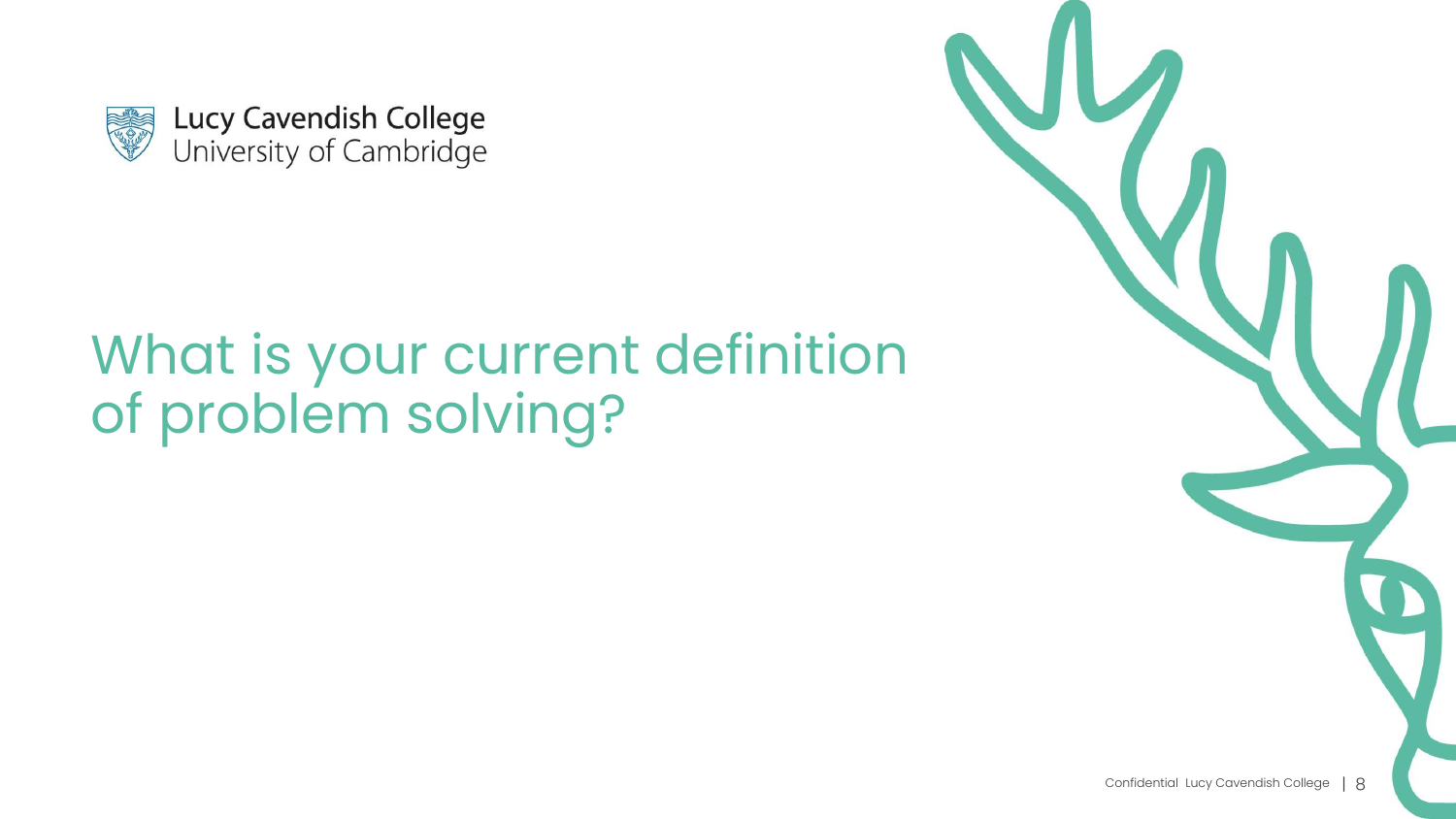

## What is your current definition of problem solving?

Problem solving is the ability to find a solution to a complex situation or challenge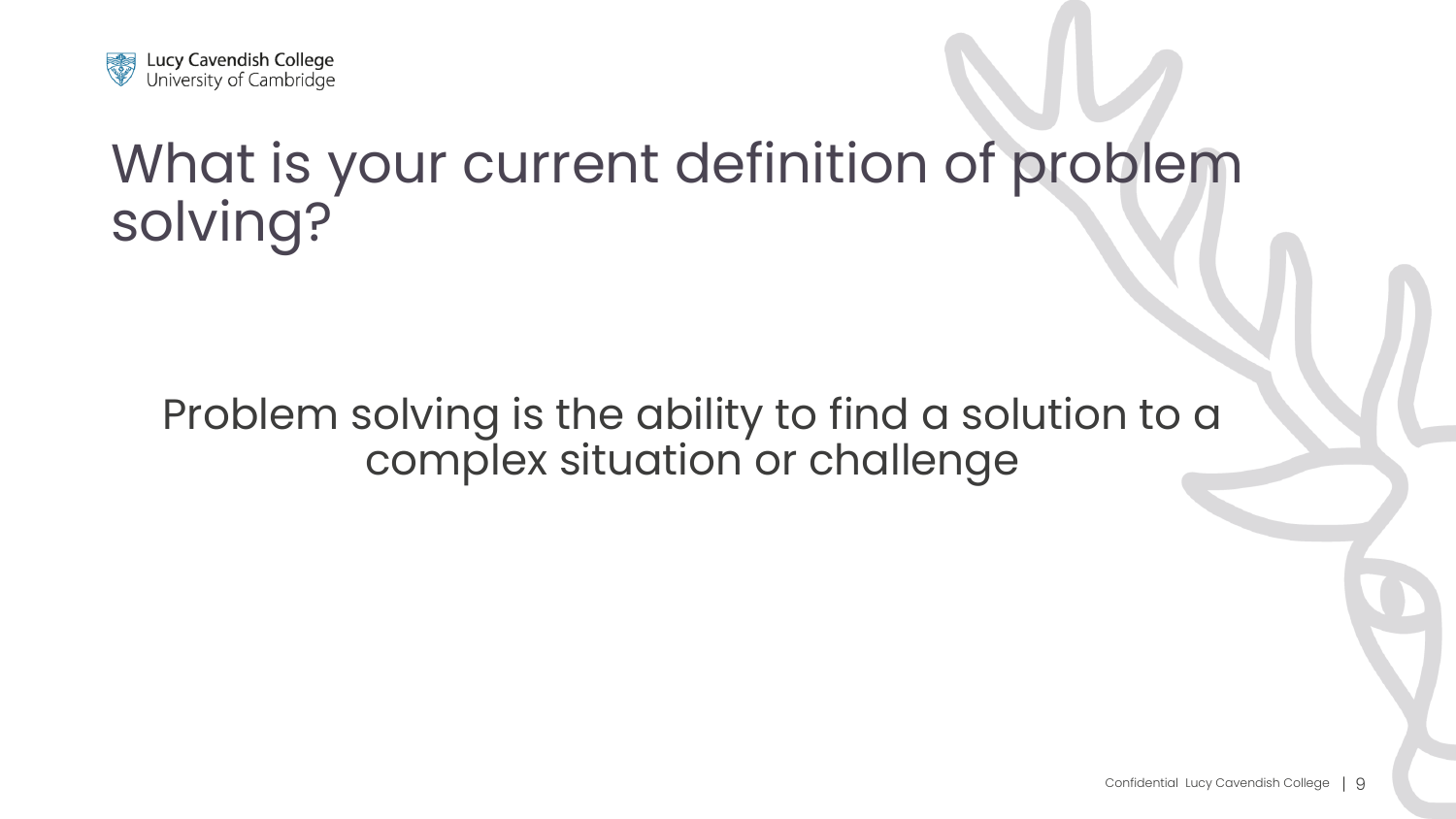

#### It is worth also considering our own view of what a problem is…

- Are we missing the 'big problem'?
	- It is human nature to notice and focus on small, easy to solve problems but much harder to work on the big problems that may be causing some of the smaller ones
- It's useful to consider the following questions when faced with a problem
	- Is the problem real or perceived?
	- Is this problem really an opportunity?
	- Does the problem need solving?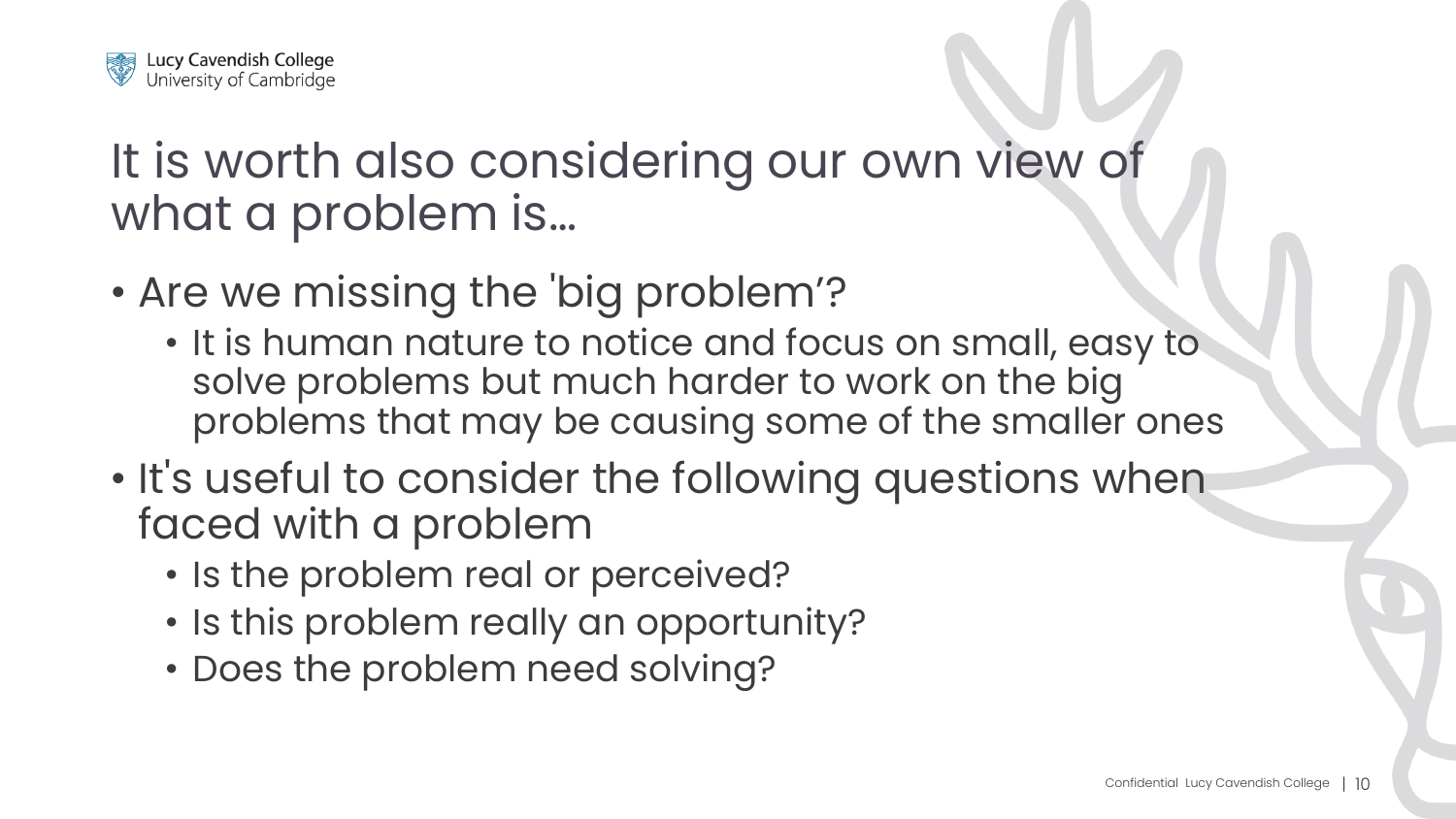

# problems and problem solving?

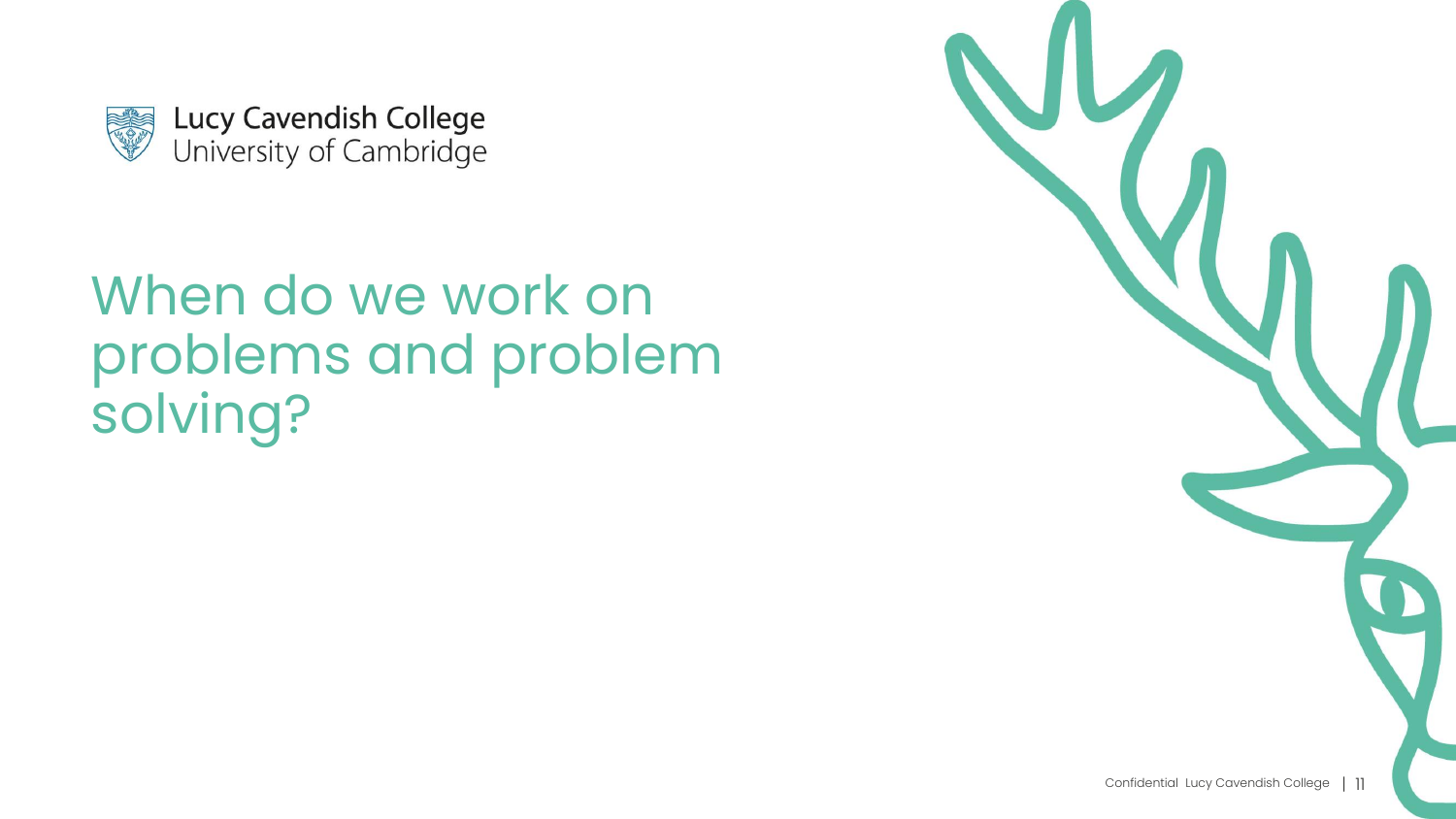

# Why is problem solving important?

Problem solving is one of the **most important skills to develop**  because you can use it in so many different situations.

- We solve problems **every day** without really thinking about it
- Real life and modern society are full of problems **large and small**
- Develops learning and skills
	- Problem solving promotes links between concepts and topics, developing **understanding** rather than rote learning
	- Requires **higher-level thinking**
	- Contributes to conceptual development
	- Promotes the use of and provides an opportunity to practice key skills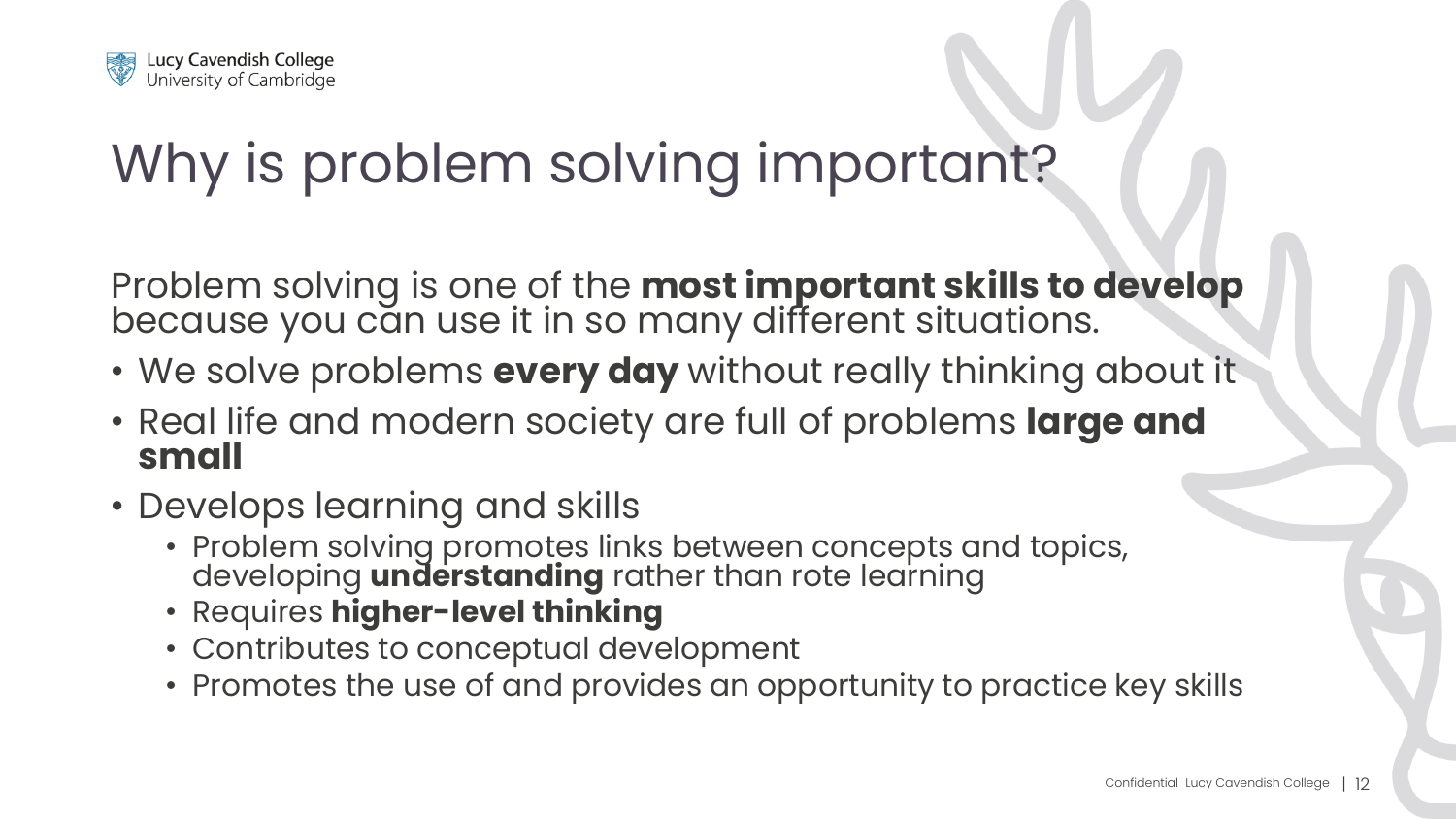

Lucy Cavendish College<br>University of Cambridge

#### What do you need to problem solve effectively?

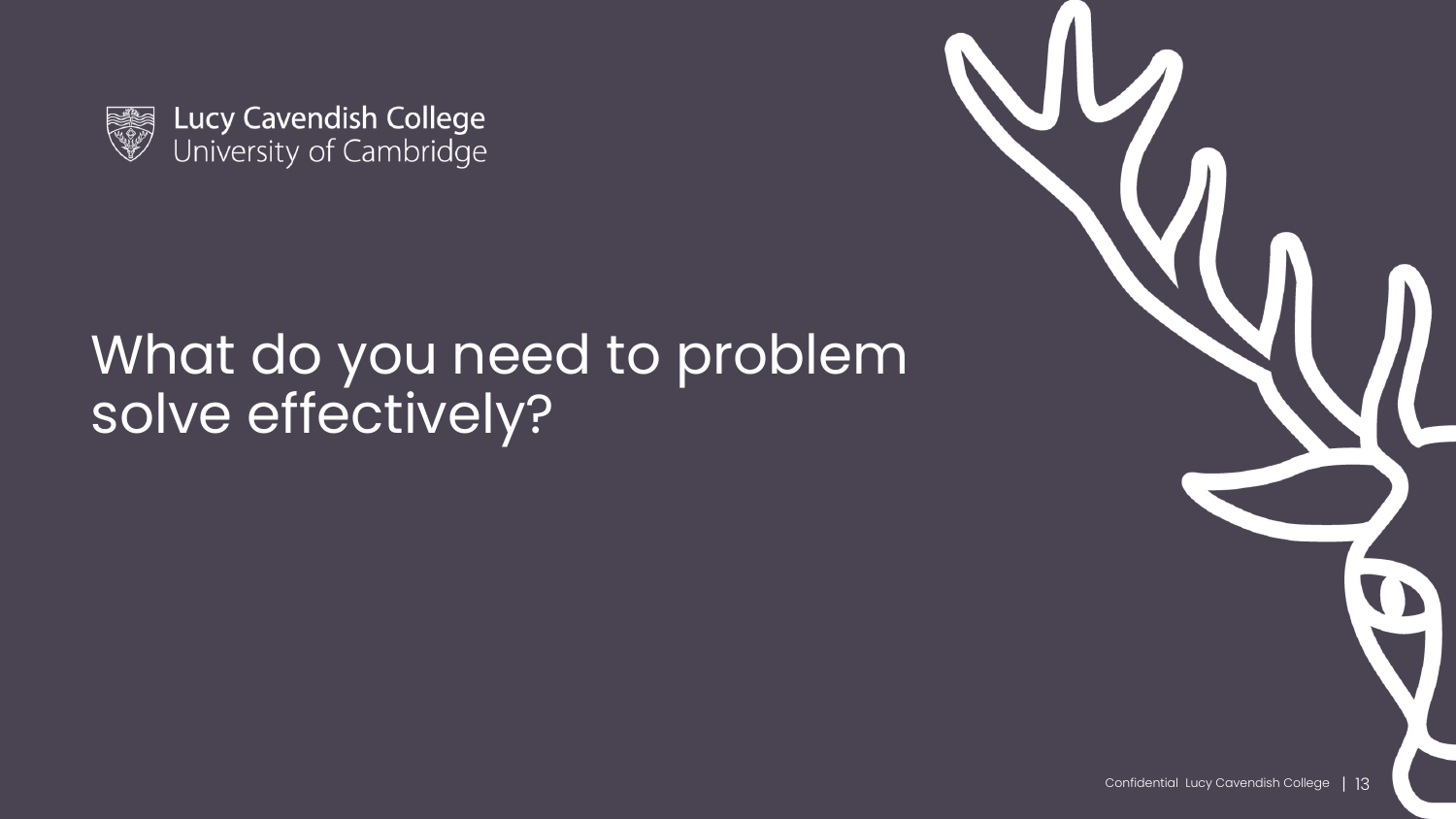

# problems we face?

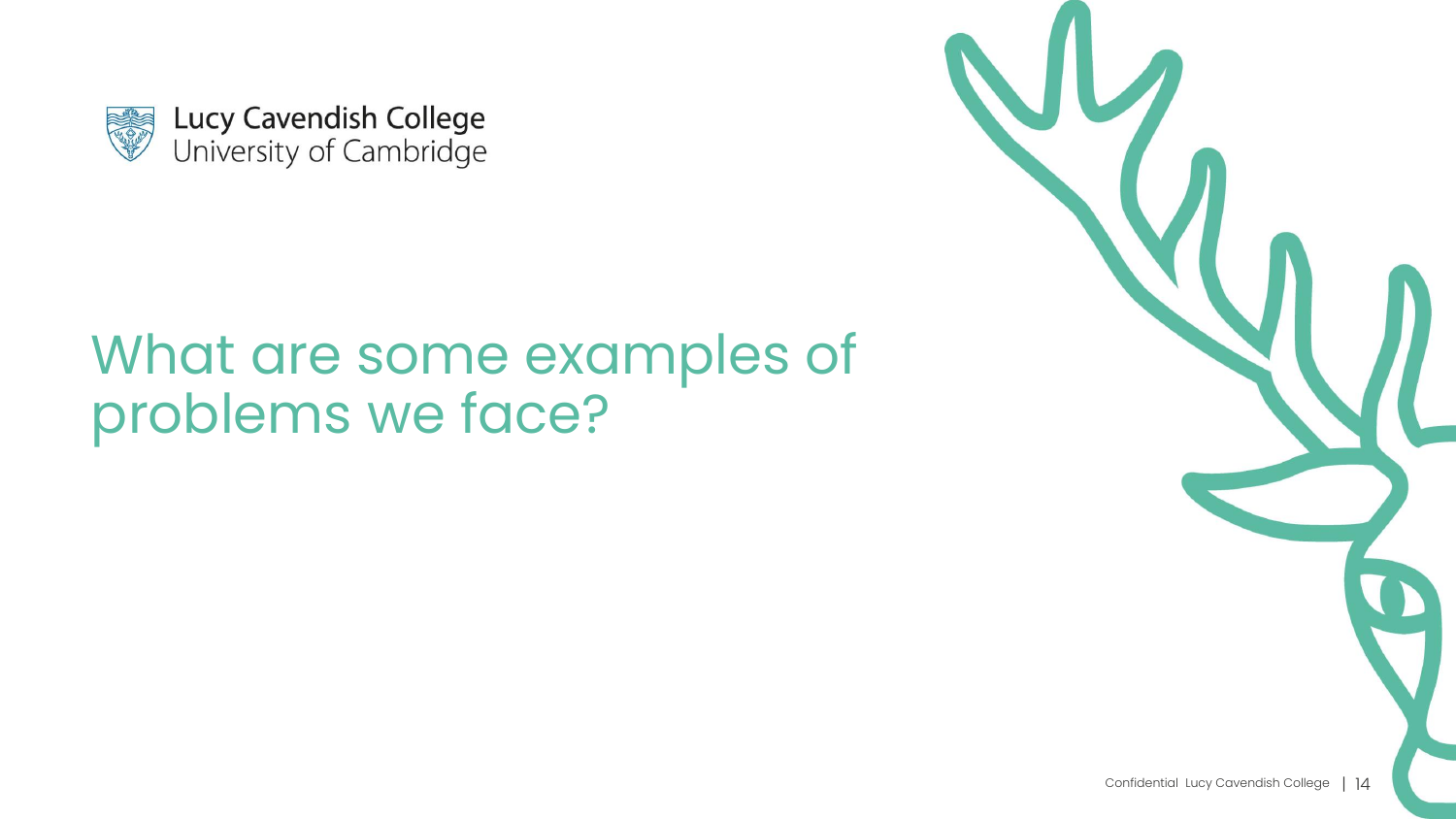

# and tackle this problem?

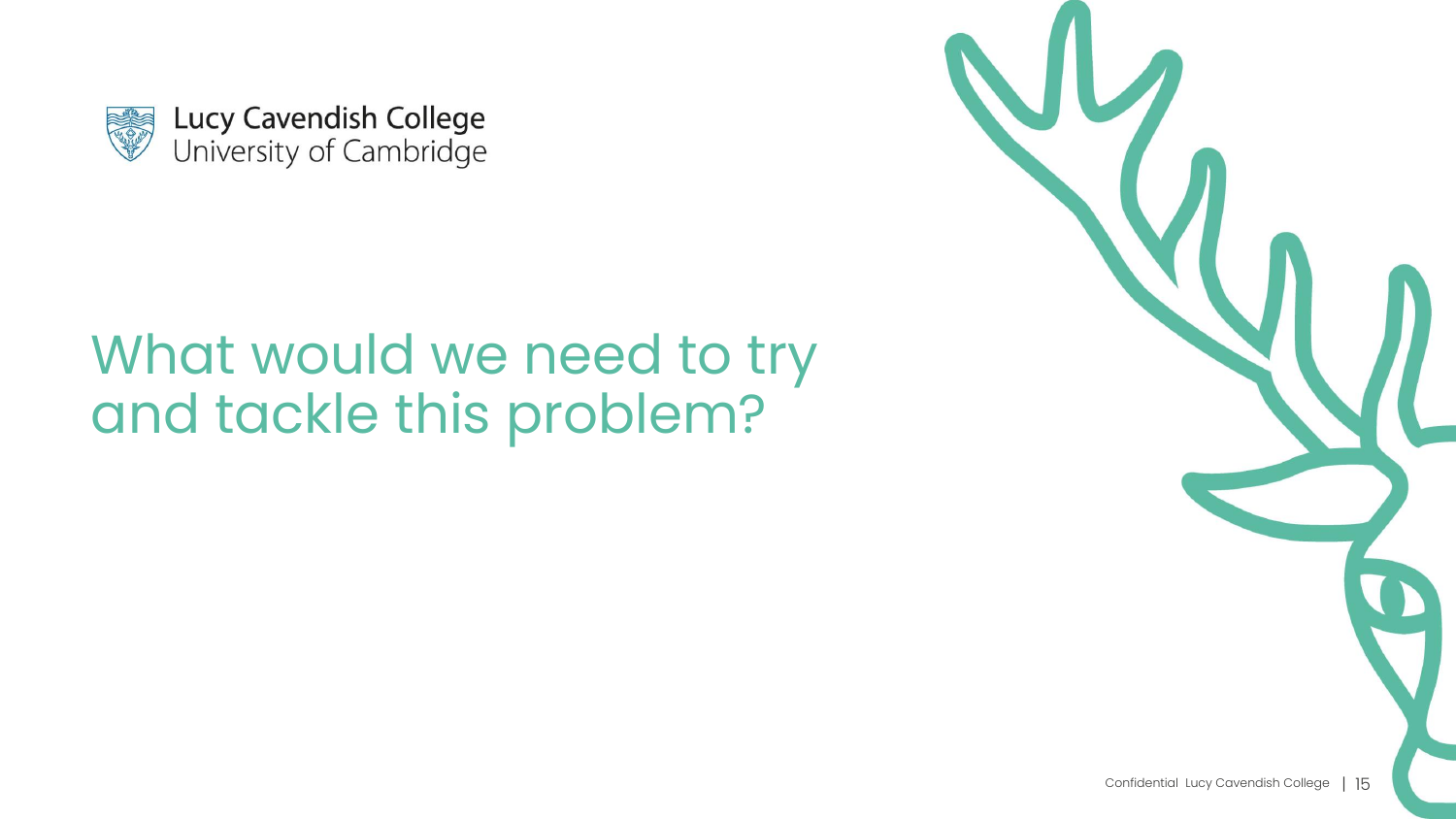

## **Problem solving toolkit**





Resources Knowledge Skills

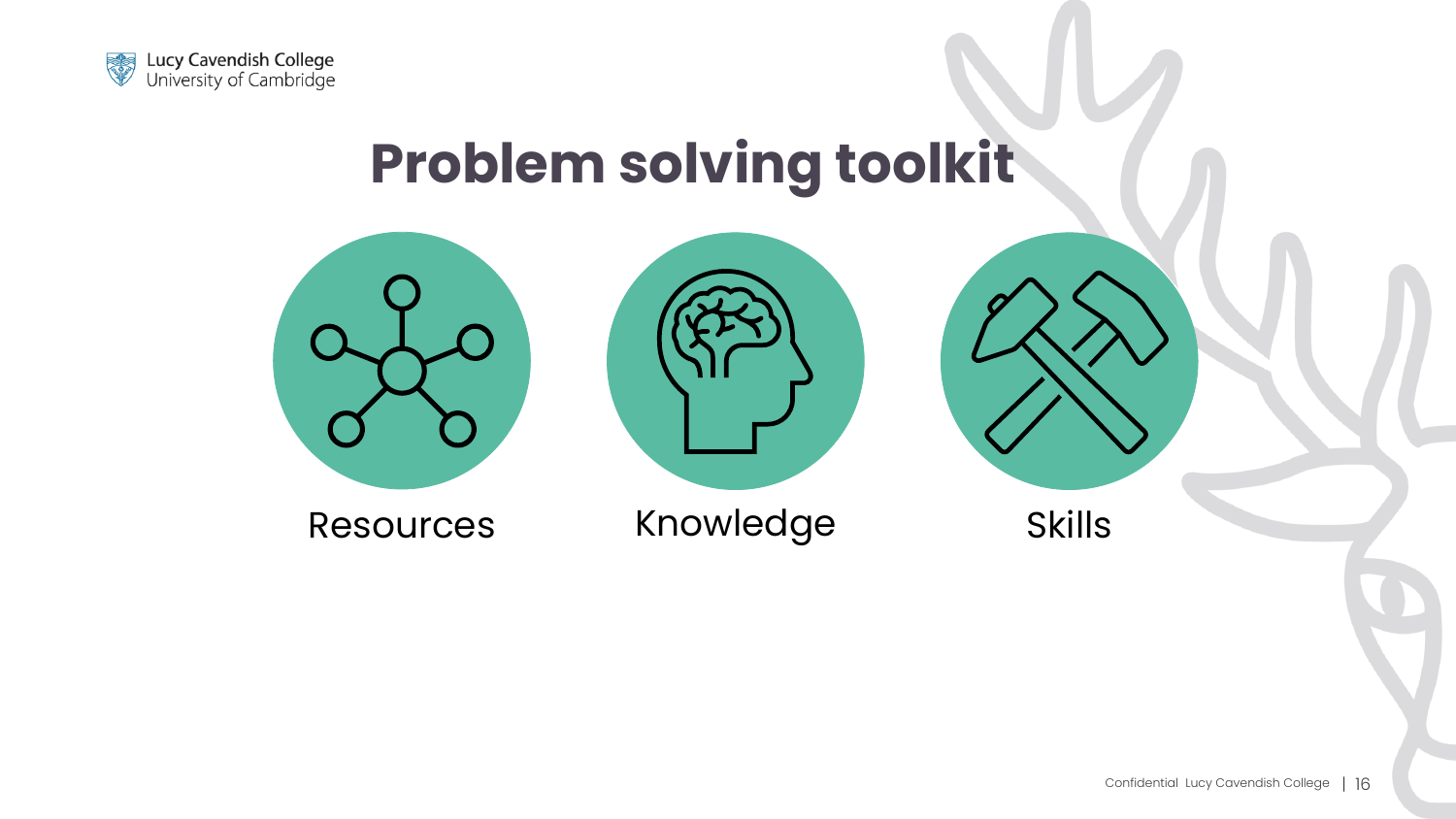

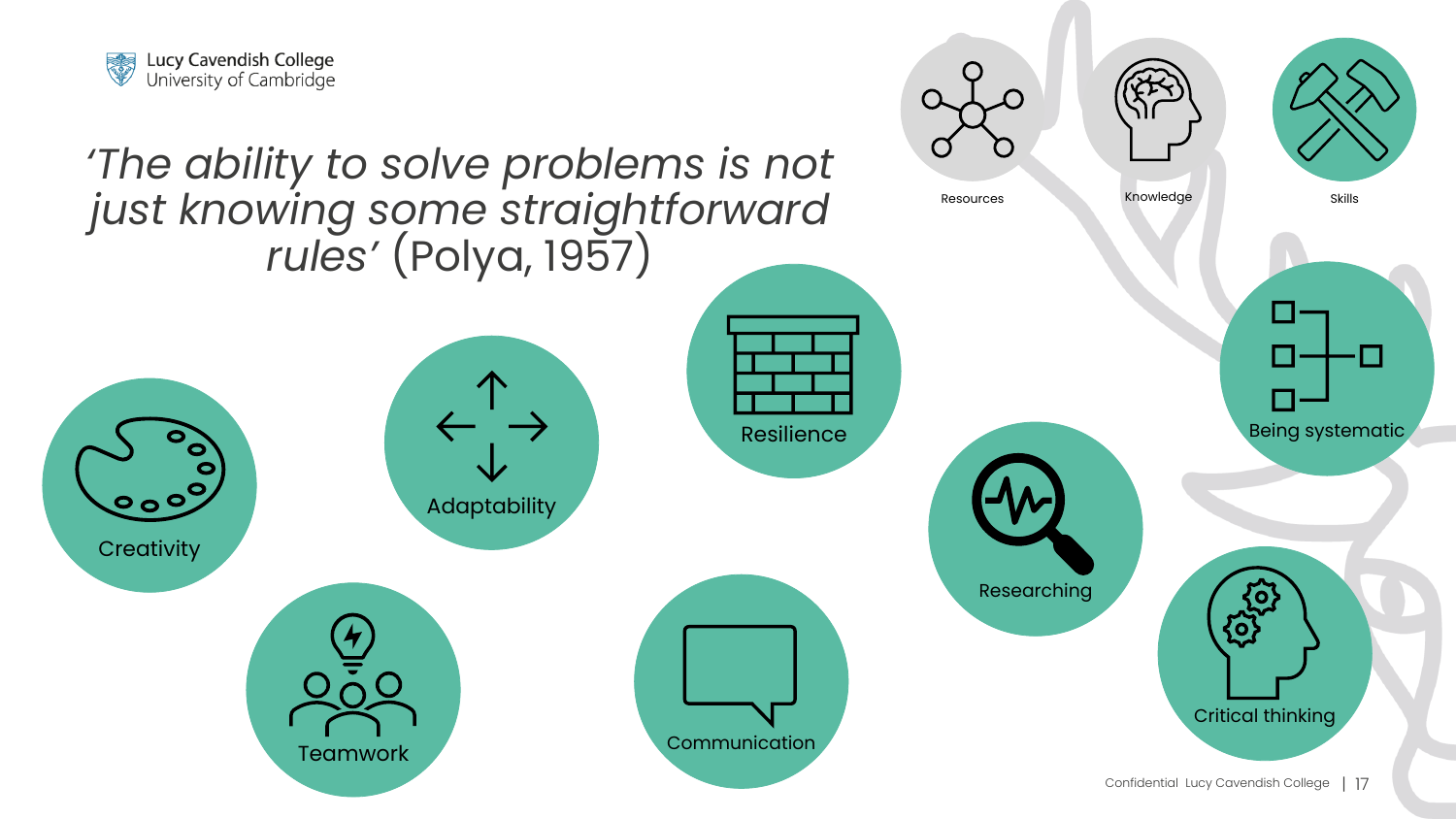

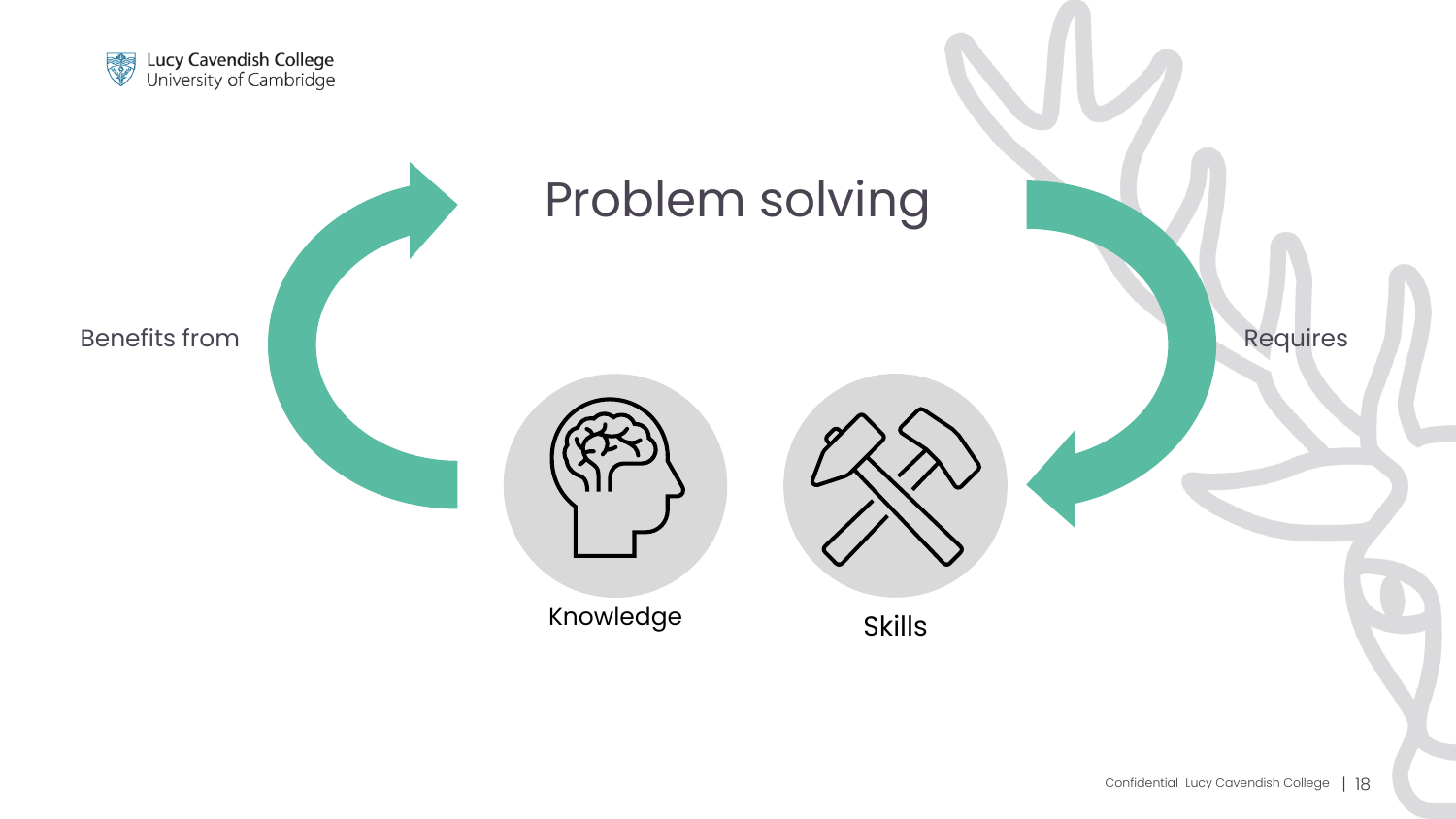

Lucy Cavendish College<br>University of Cambridge

# General framework to approach problem solving

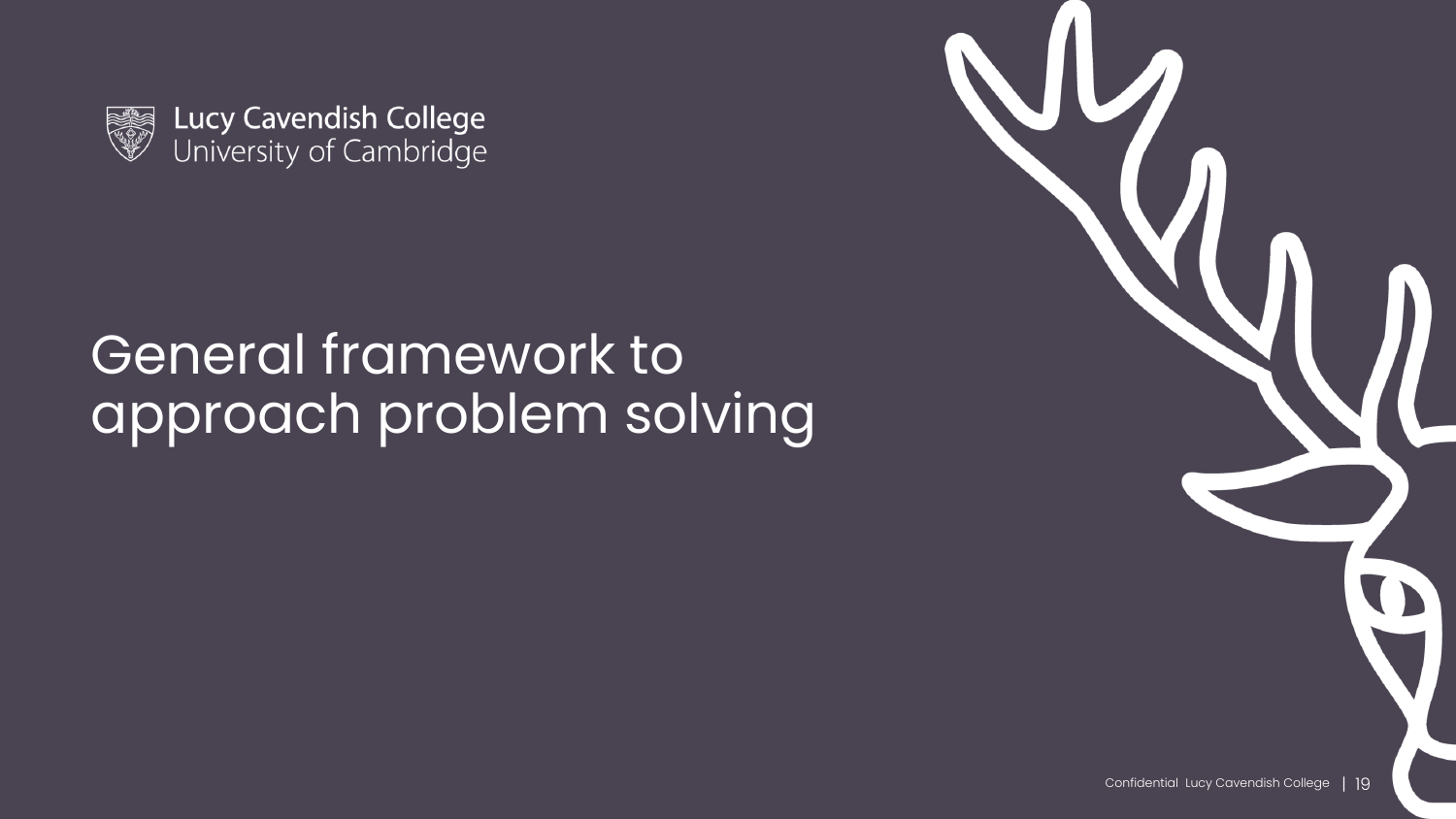

# **4 stages to problem solving** (Pólya, 1945)

1 Understand the problem 2 Devise a plan 3 Carry out the plan 4 Look back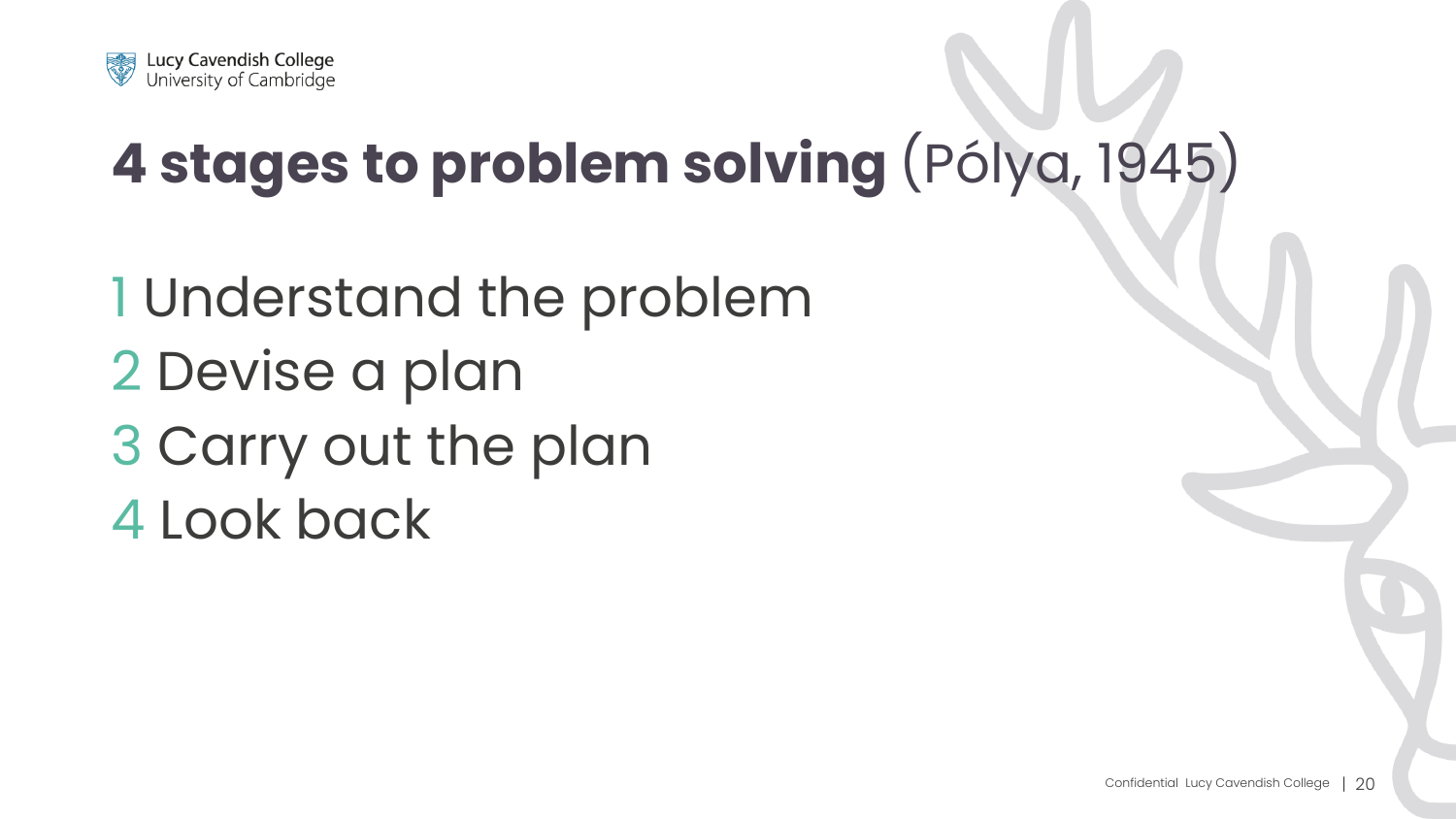

# **4 stages to problem solving** (Pólya, 1945)

# 1 Understand the problem 2 Devise a plan 3 Carry out the plan 4 Look back

We do not often move neatly through these four stages: sometimes we jump stages or revisit stages as part of a process of clarification and restarting the problem.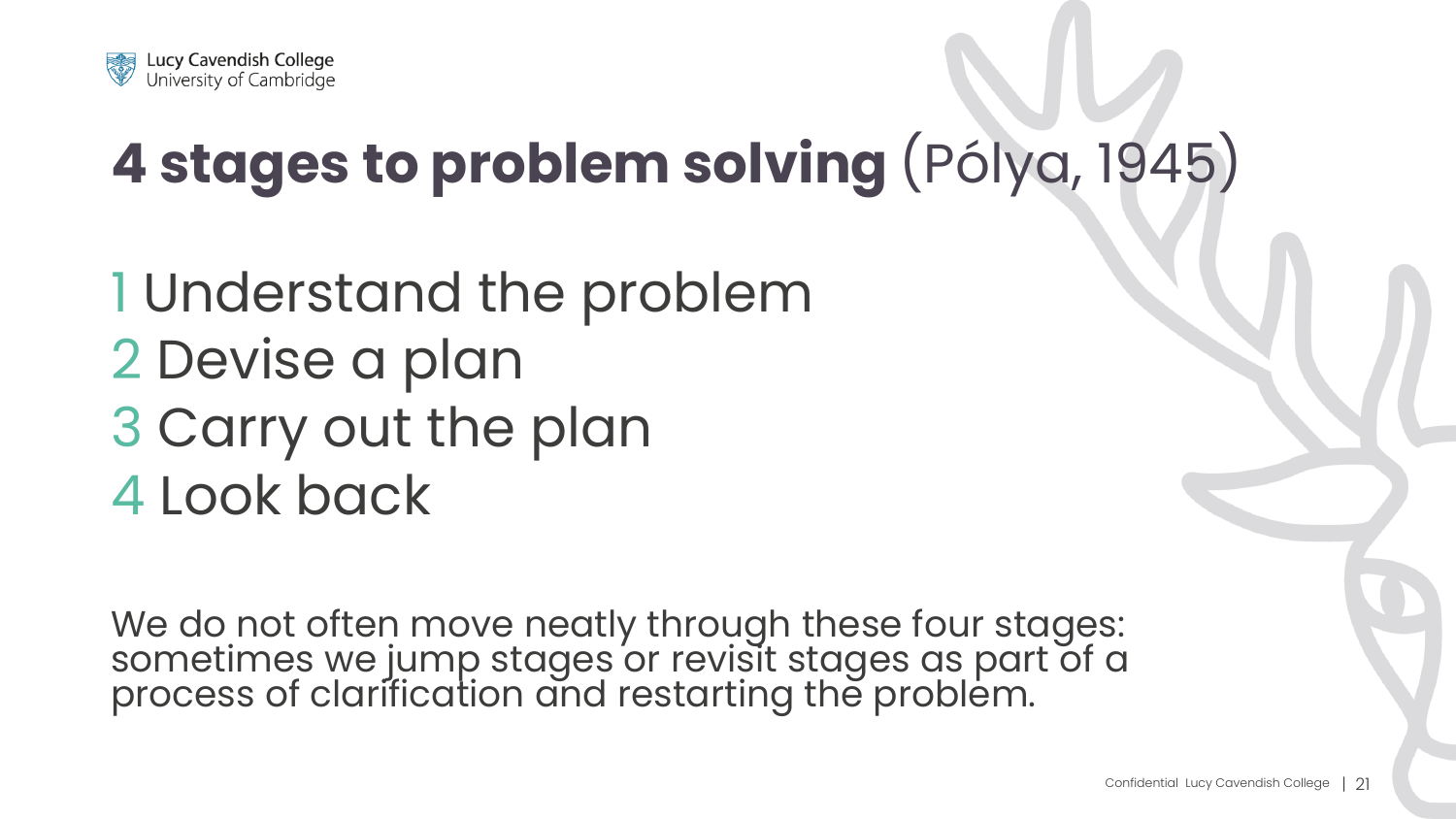

#### **Stage 1: Understand the problem**





- Make sense of the problem
- Identify, access and apply required knowledge

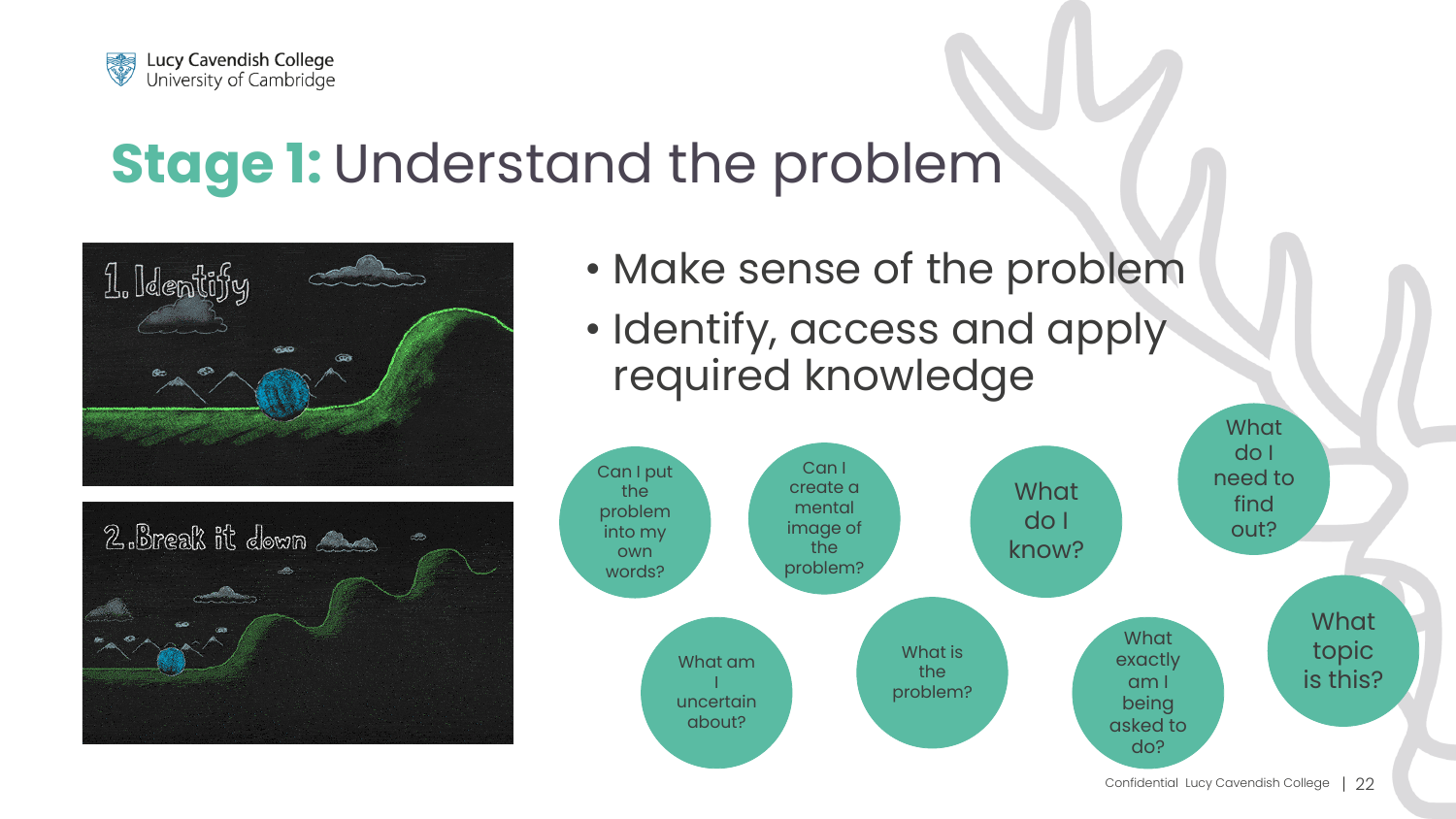

# **Stage 2: Devise a plan**

- Work out the first few steps before leaping in!
- Identify possible knowledge and skills gaps that may need addressing
- Consider novel approaches and/or solutions

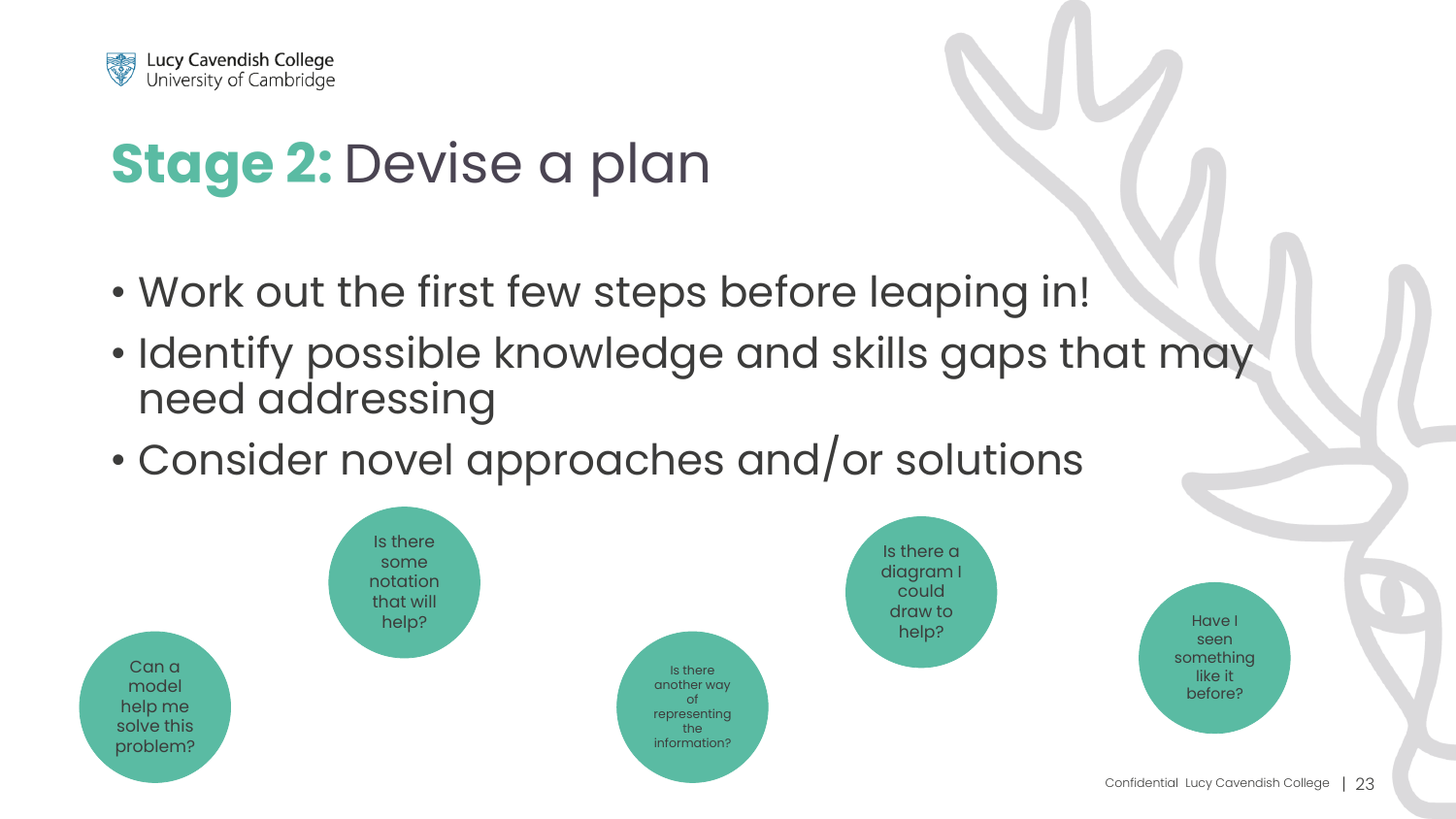

#### **Stage 3: Carry out the problem**



- Consider novel approaches and/or solutions
- Identify possible
- When you think you might know what's wrong, try a few different options
- You won't know whether something works unless you try it out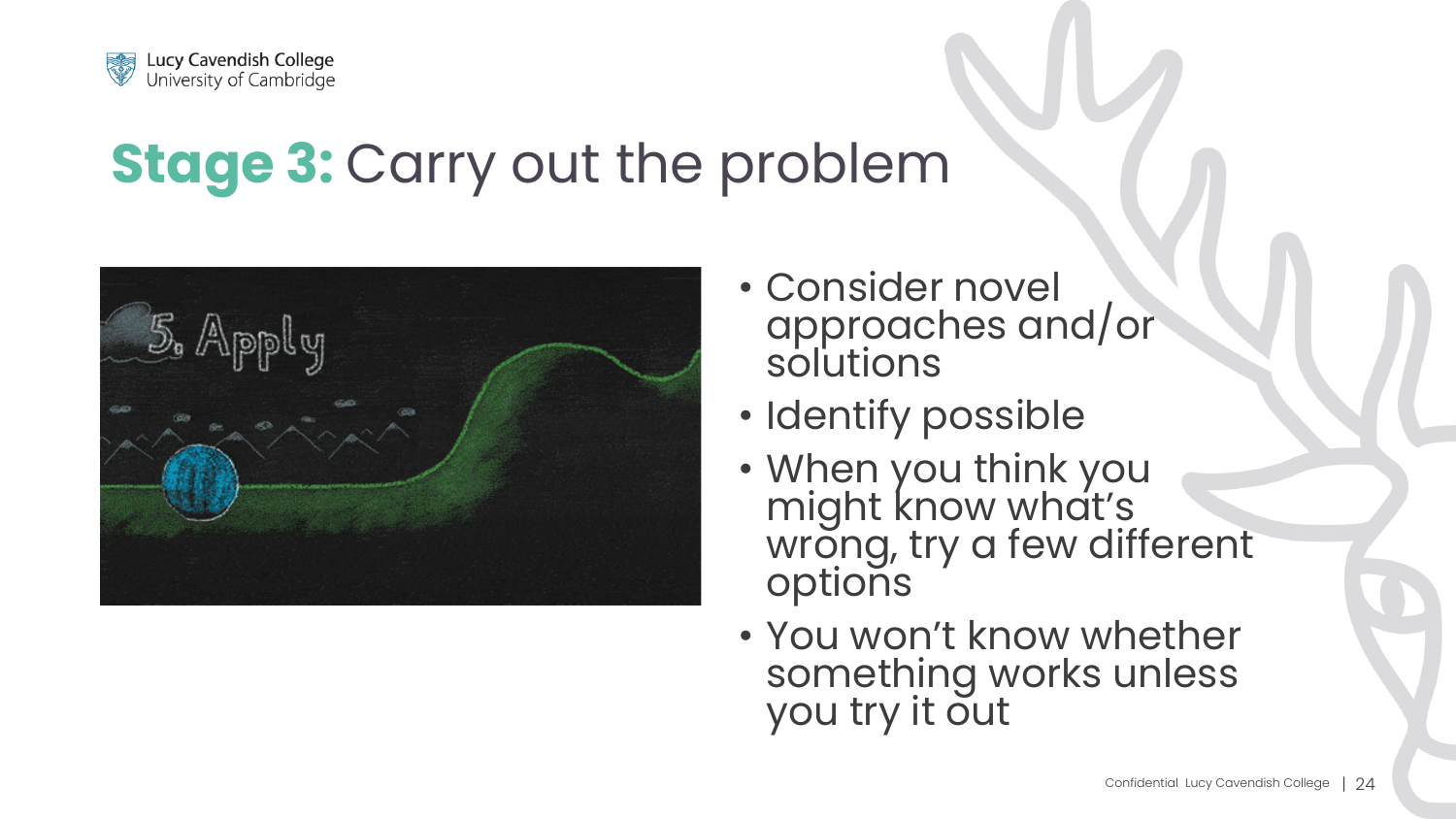

## **Stage 3: Carry out the problem**

- Consider novel solutions
- Consider different thinking strategies
- Identify possible
- When you think you might know what's wrong, try a few different options
- You won't know whether something works unless you try it out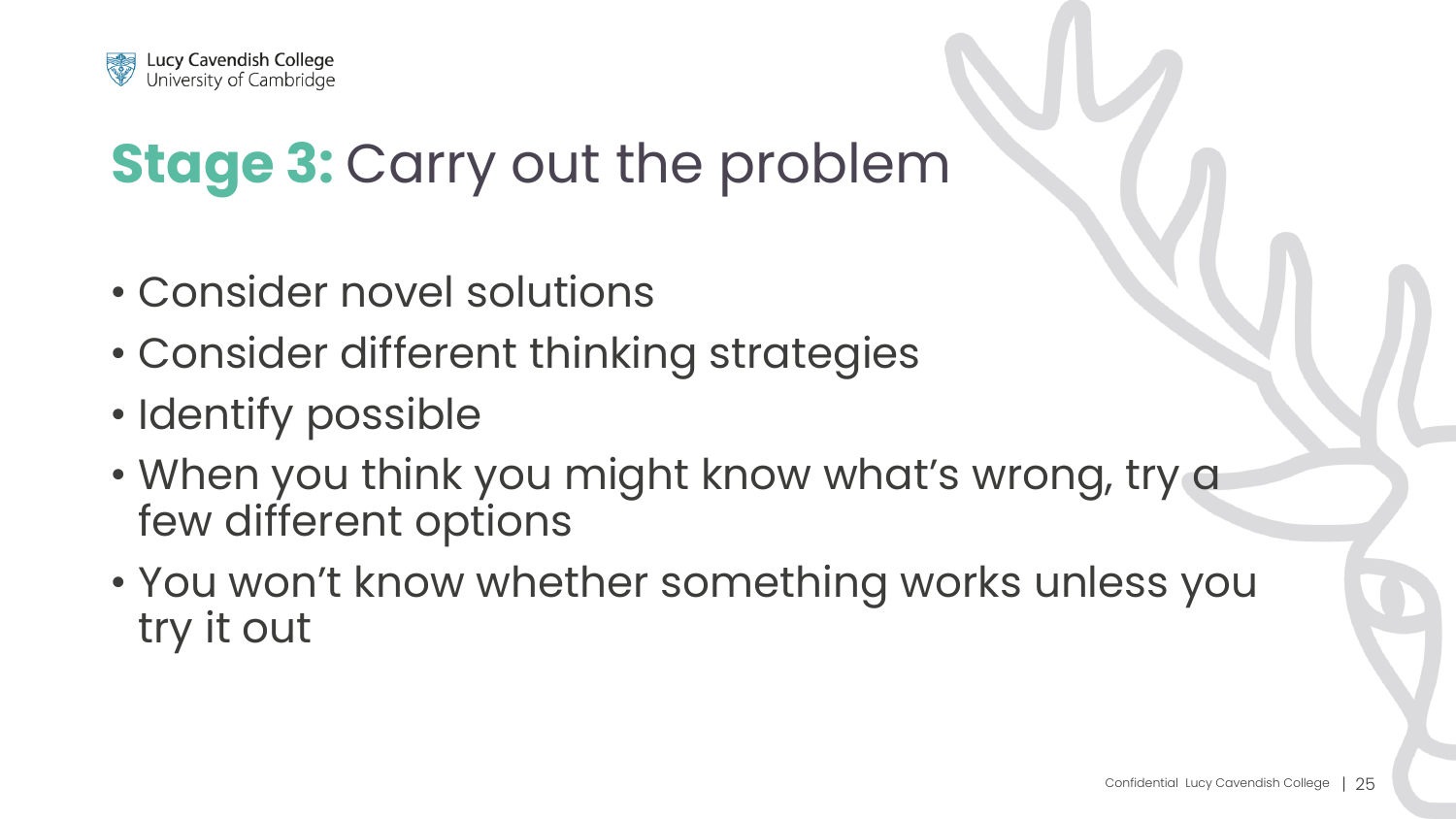

### **Stuck?**

- Try special cases or a simpler problem
- Work backwards
- Guess and check
- Be systematic
- Work towards subgoals
- Imagine your way through the problem
- Look for patterns: are there things that keep happening which could be causing the problem?
- Are you repeating things that prevent you from moving forwards?
- Has the plan failed? Know when it's time to abandon the plan and move on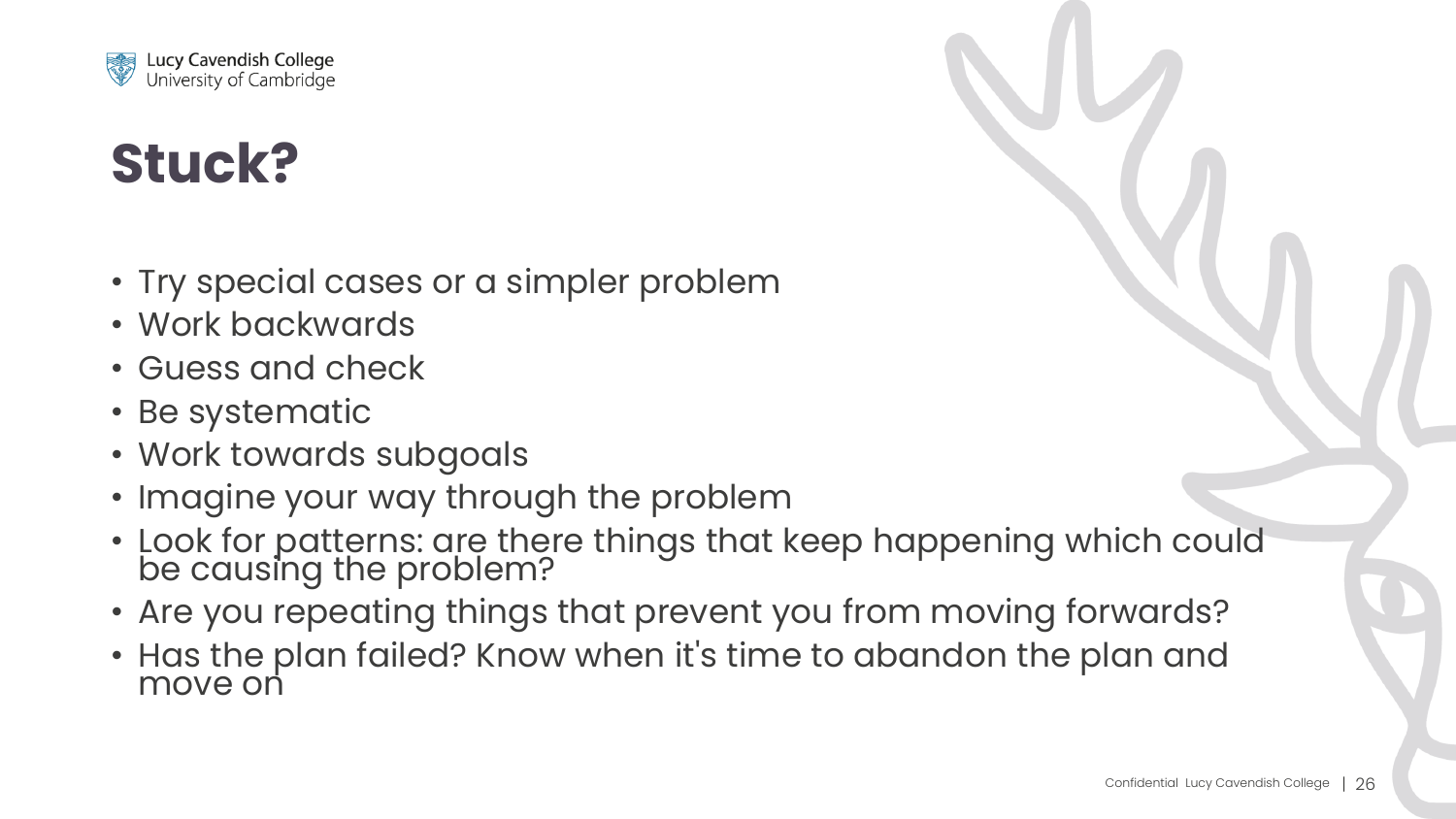

# **Stage 4:** Looking back



- Have I answered the question?
- Sanity check for sense and consistency
- Check the problem has been fully solved
- Read through the solution and check the flow of the logic
- What have you learnt?
- What could you do differently?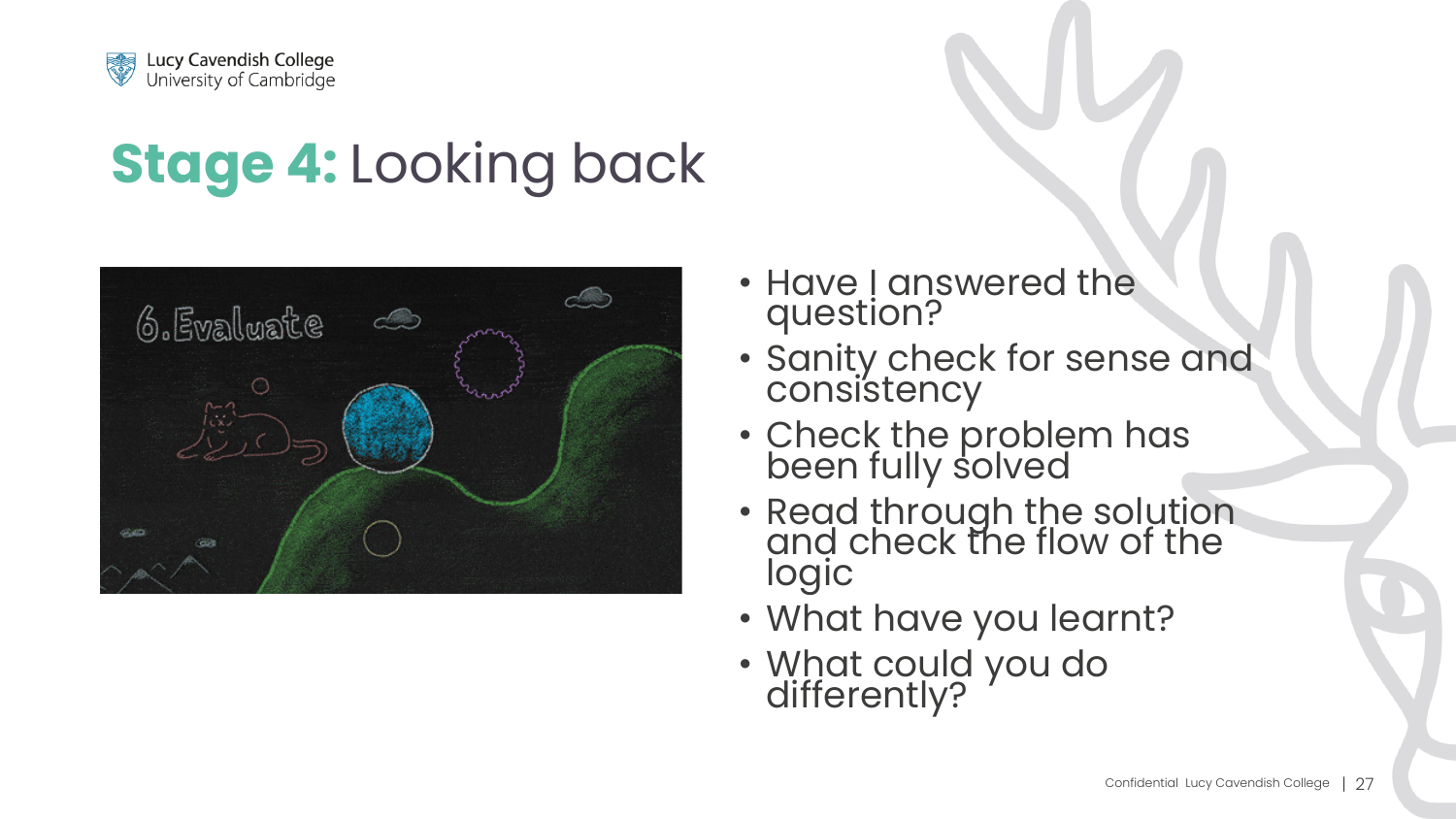

#### Throughout the problem solving process, it's important to keep an eye on how you're feeling and make sure you're in control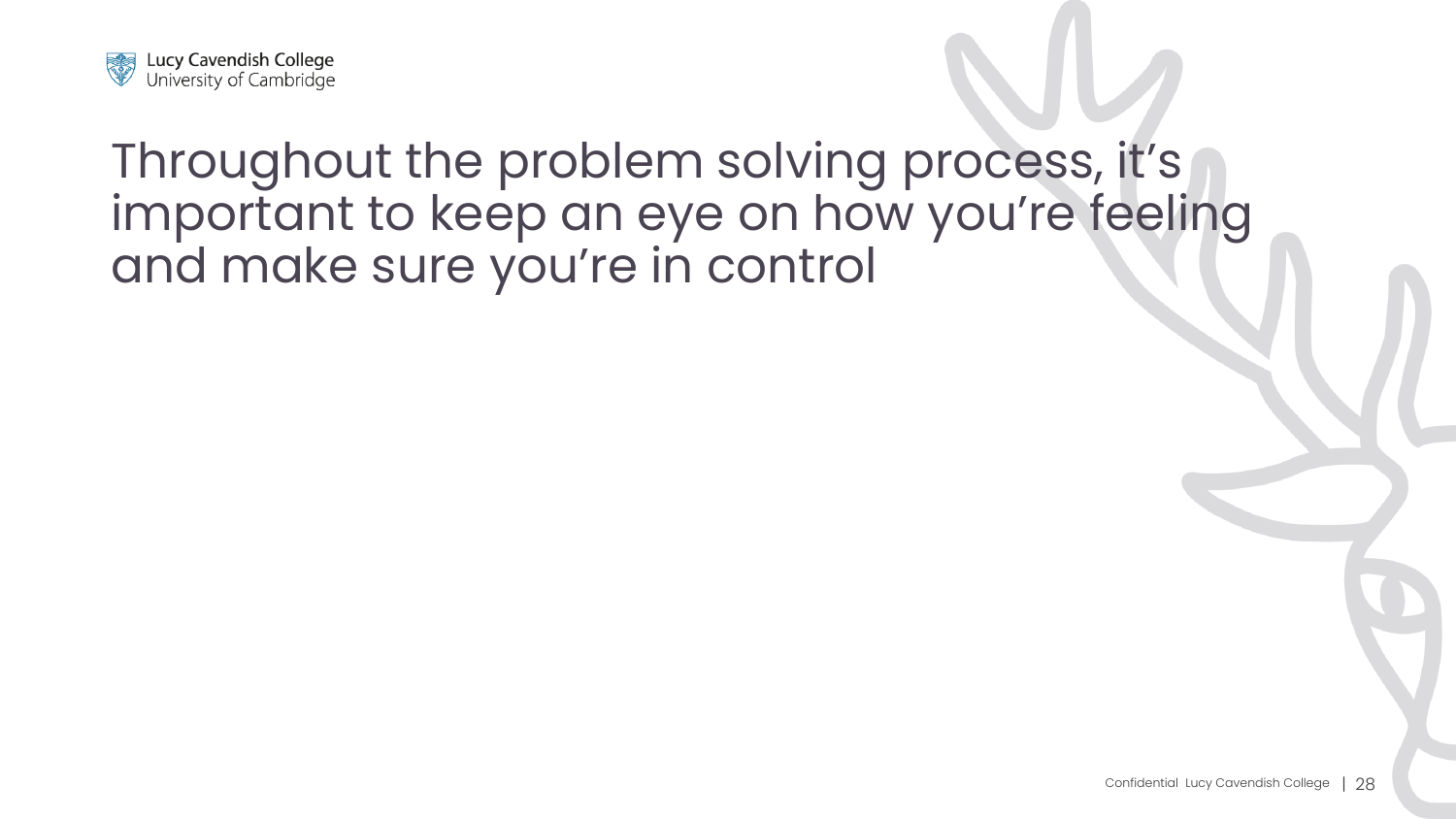

#### Throughout the problem solving process, it's important to keep an eye on how you're feeling and make sure you're in control

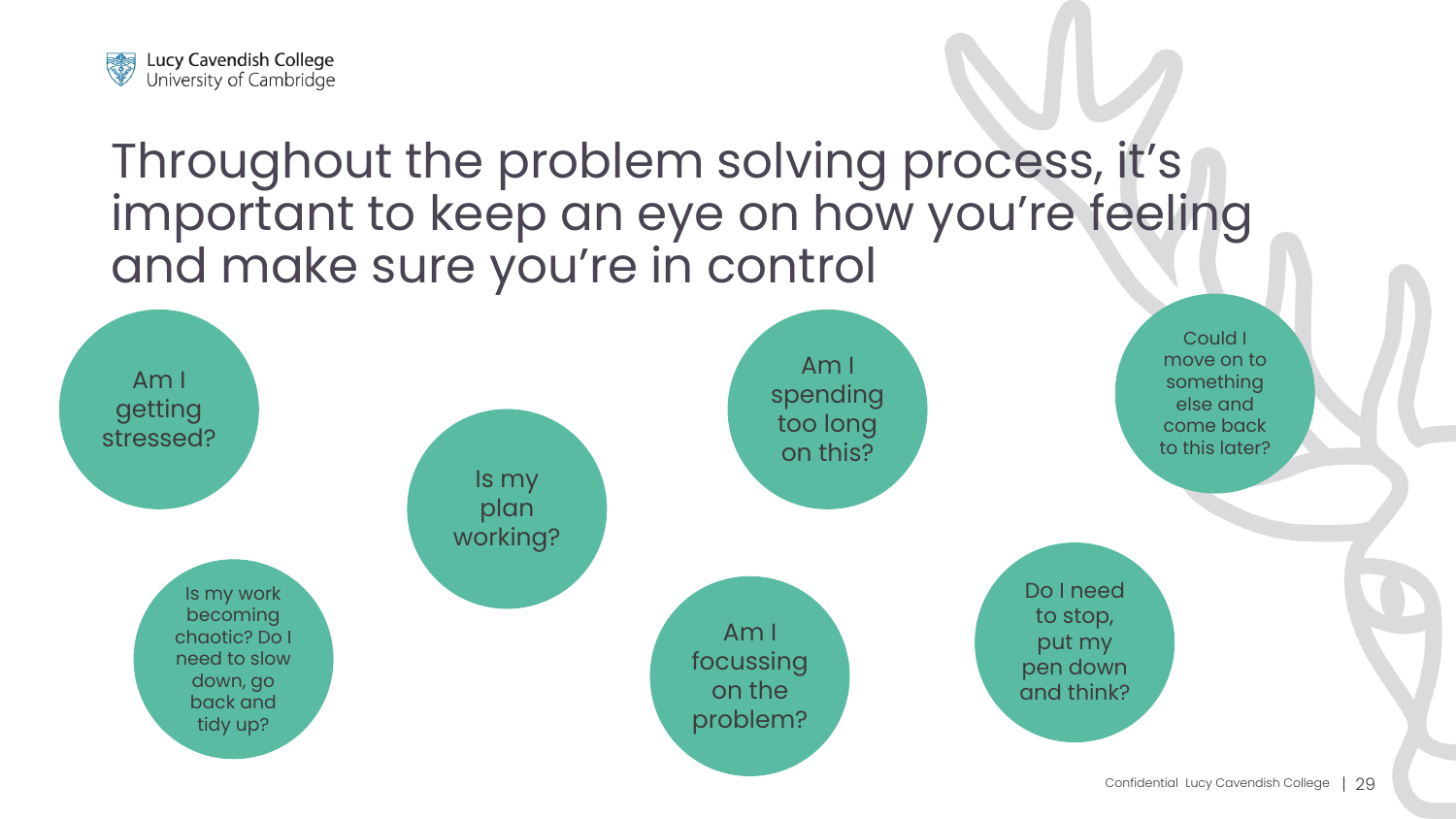

# **Metacognition**

- Metacognition means knowing:
	- What you already know
	- What you don't know
	- What you need to do to learn the things you don't know yet
- People with good metacognitive skills often perform well academically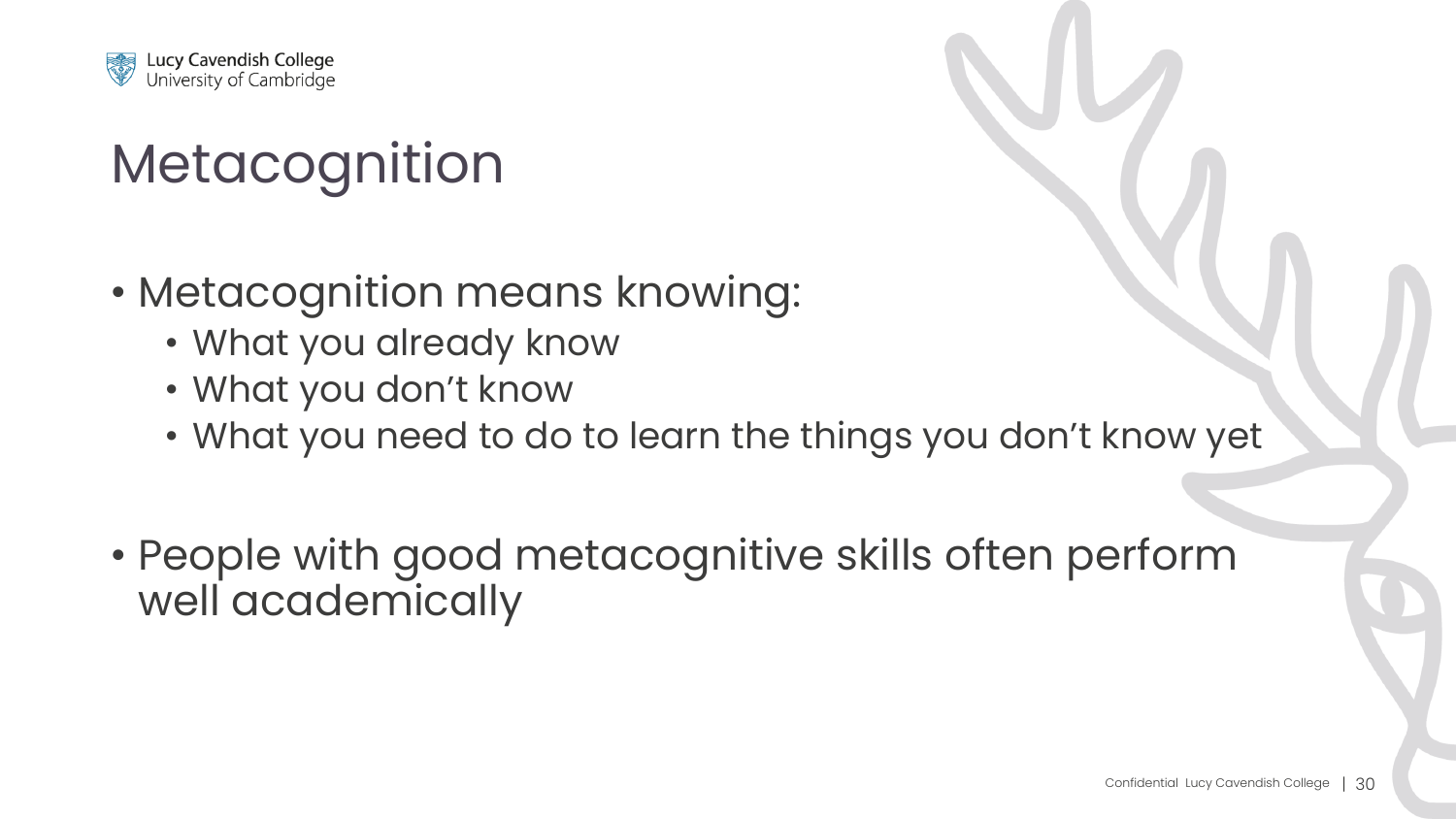

Lucy Cavendish College<br>University of Cambridge

# Methods for tackling specific types of common problems

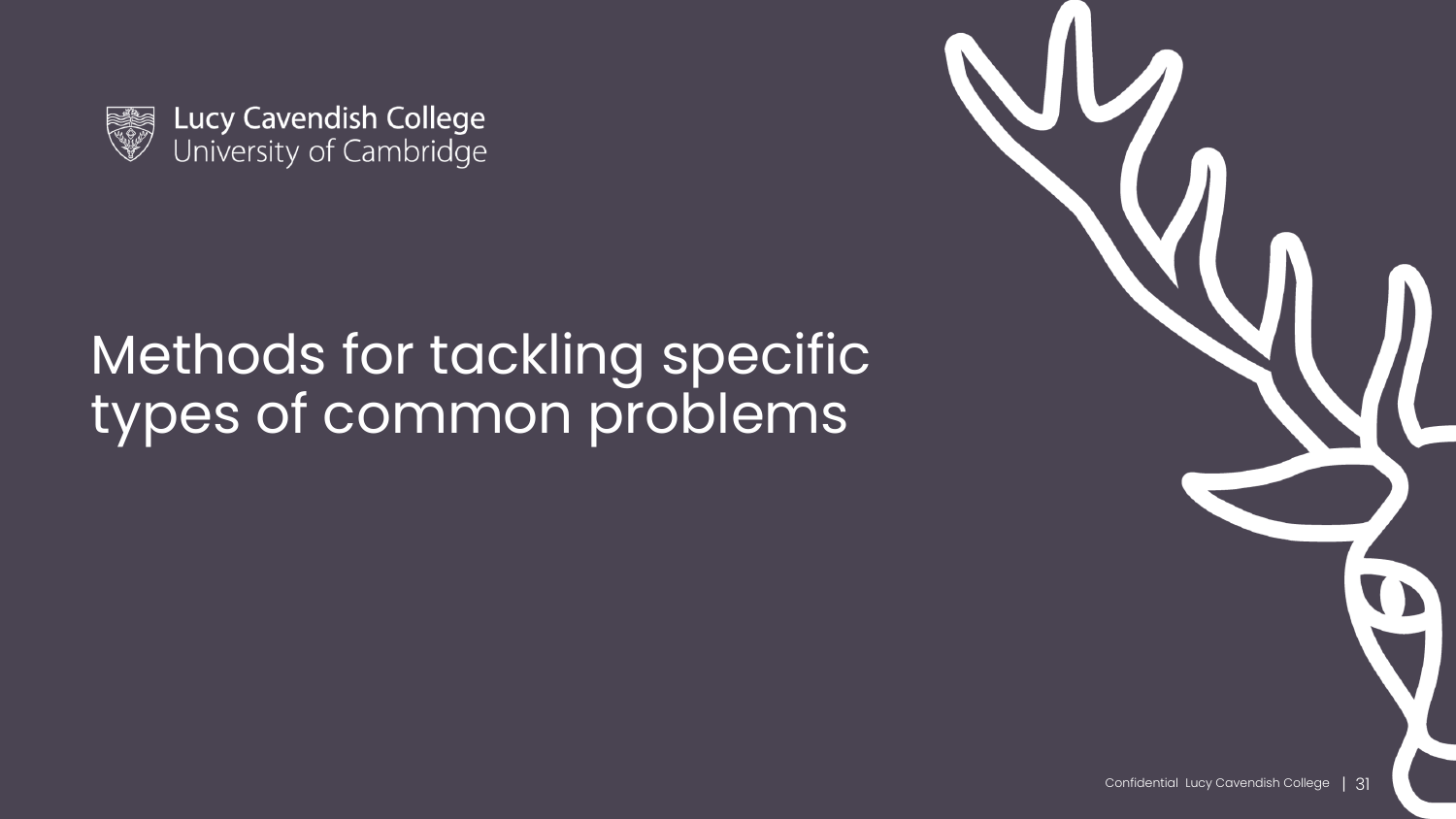

# **4 stages to problem solving** (Pólya, 1945)

# 1 Understand the problem 2 Devise a plan 3 Carry out the plan 4 Look back

We do not often move neatly through these four stages: sometimes we jump stages or revisit stages as part of a process of clarification and restarting the problem.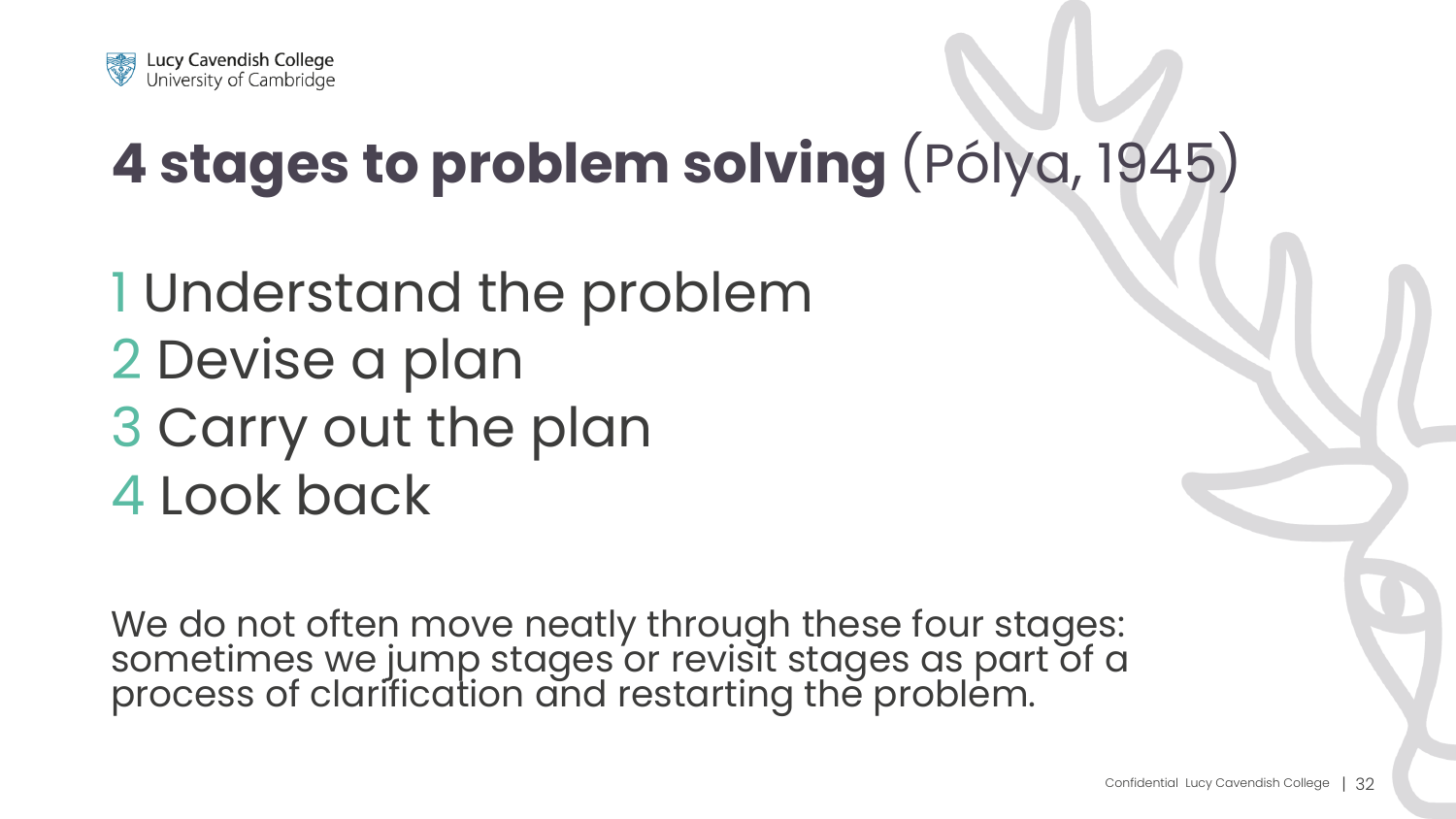

#### Problem solving methods: **Relevant selection**

- Real world problems are often overloaded with information, much of which is unimportant
- The first step in solving the problem is to decide which bits of the information available are important
- It may be that the question has presented you with information which is not important, perhaps redundant, and possibly distracting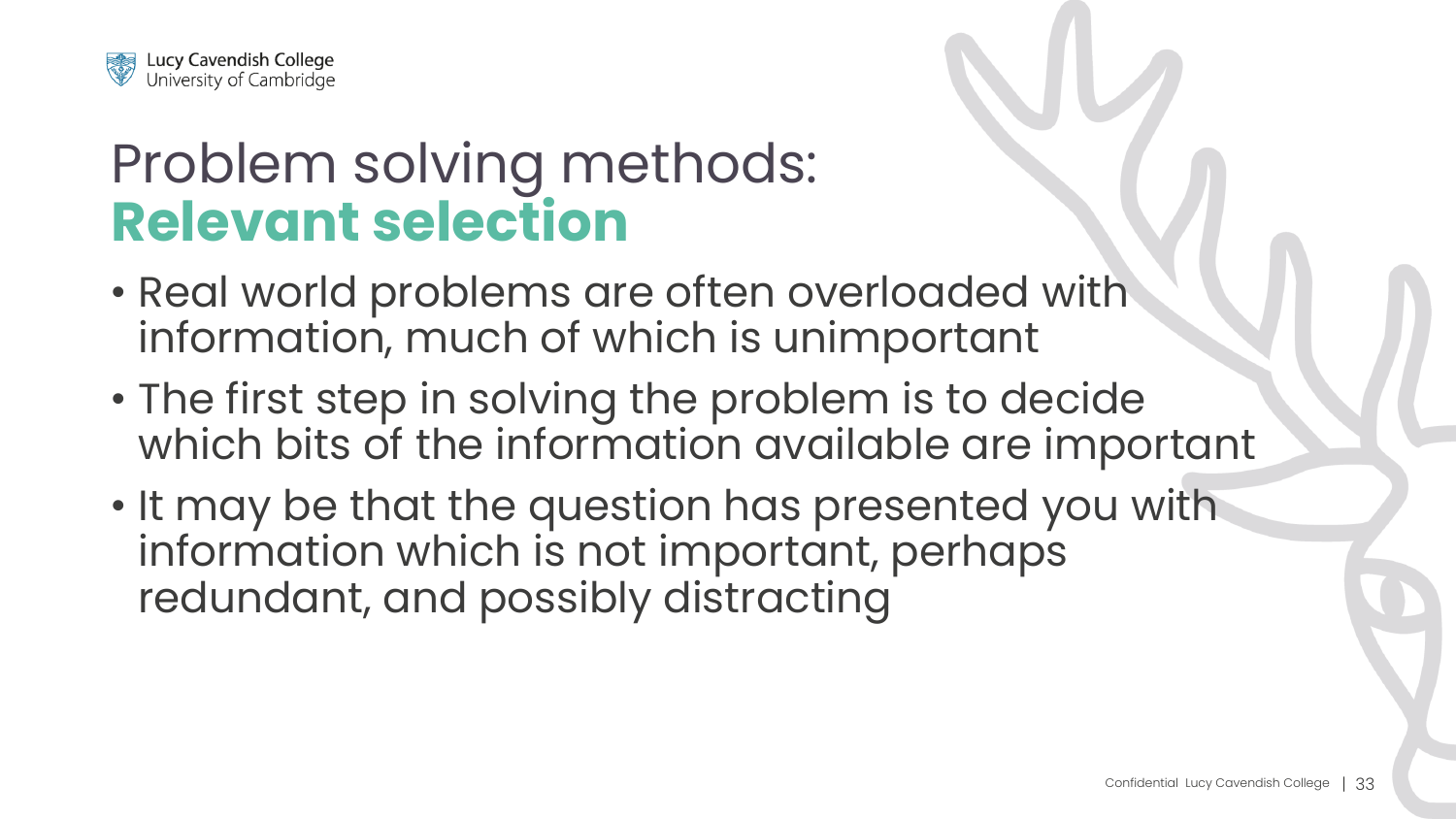

#### Problem solving methods: **Relevant selection**

In order to qualify for a bonus, employees must fulfil certain criteria:

£1,000 bonus: Absences less than 5% Production targets exceeded by at least 10% Rejects are less than 5% of output £500 bonus: Absences less than 10% Production targets met Rejects are less than 8% of output

Workers performed as follows:

|                            | Smith |    |       | Jones   Patel   Owololu | McKay |
|----------------------------|-------|----|-------|-------------------------|-------|
| attendance (%)             | 95    | 90 | 100   | 96                      | 97    |
| over production target (%) | $+5$  | +6 | $+12$ | 0                       | -4    |
| product accepted (%)       | 98    | 96 | 95    | 93                      | 96    |

Who qualifies for a bonus?

**A Nobody** 

**B** Smith

C Patel and Smith

D Owololu, Patel and Smith

E Jones, Owololu, Patel and Smith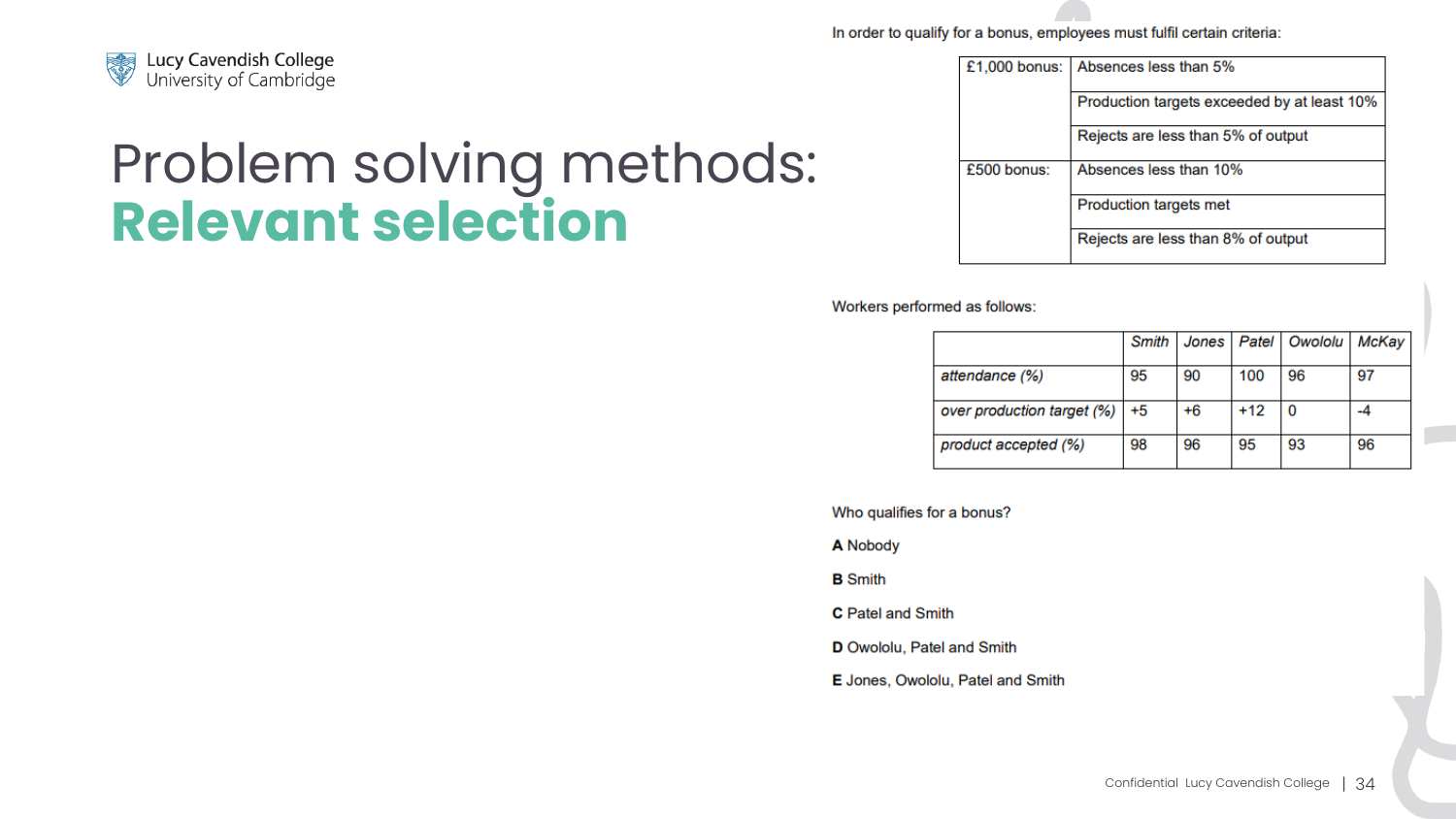

#### Problem solving methods: **Relevant selection**

On the first criterion (absences less than 10%) all but Jones qualify: S P O M

On the second criterion (production targets met) all but McKay qualify: S J P O

On the third criterion (rejects less than 8%) all qualify: S J P O M

So only S P and O fulfil all three: **D**

In order to qualify for a bonus, employees must fulfil certain criteria:

| $£1,000$ bonus:<br>Absences less than 5% |                                             |  |
|------------------------------------------|---------------------------------------------|--|
|                                          | Production targets exceeded by at least 10% |  |
|                                          | Rejects are less than 5% of output          |  |
| $£500$ bonus:                            | Absences less than 10%                      |  |
|                                          | Production targets met                      |  |
|                                          | Rejects are less than 8% of output          |  |

Workers performed as follows:

|                            | Smith |    |       | Jones   Patel   Owololu | McKay |
|----------------------------|-------|----|-------|-------------------------|-------|
| attendance (%)             | 95    | 90 | 100   | 96                      | 97    |
| over production target (%) | $+5$  | +6 | $+12$ | 0                       | -4    |
| product accepted (%)       | 98    | 96 | 95    | 93                      | 96    |

Who qualifies for a bonus?

**A Nobody** 

**B** Smith

**C** Patel and Smith

D Owololu, Patel and Smith

**E** Jones, Owololu, Patel and Smith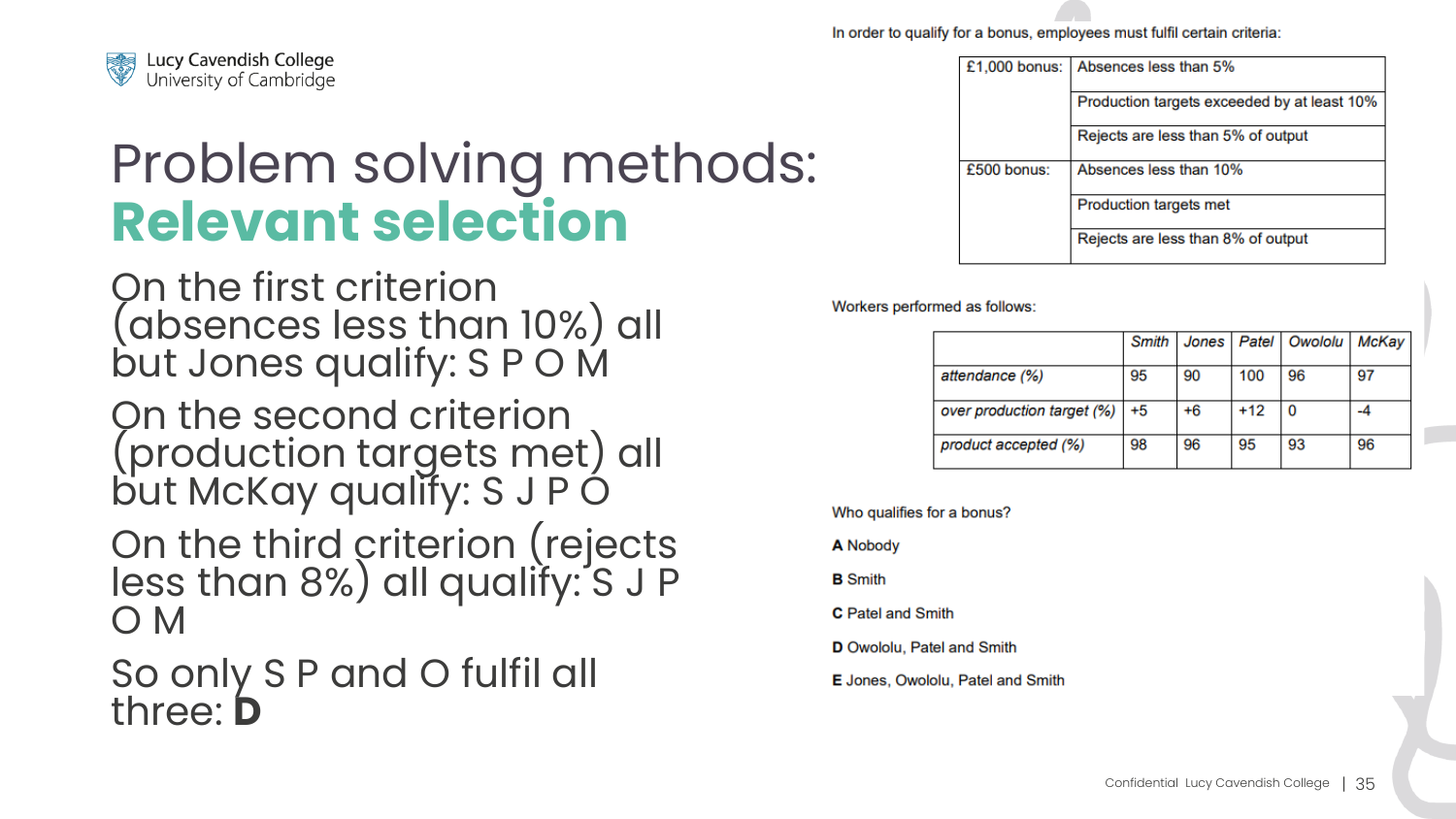

#### Problem solving methods: **Finding procedures**

- Sometimes you will find that even if you have selected all the relevant information, no solution presents itself
- You then must find a method or procedure which you can use to generate a solution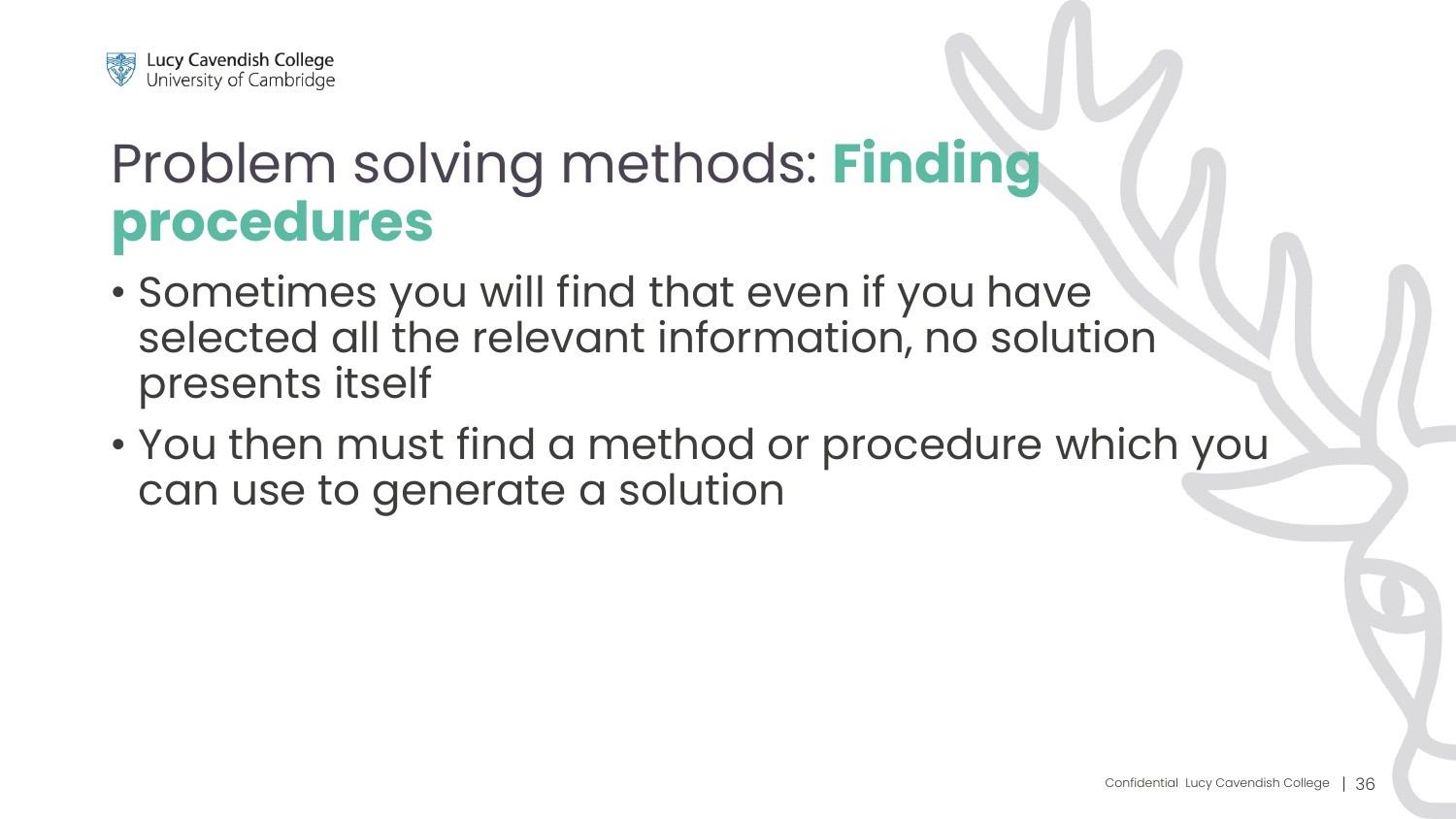

#### Problem solving methods: **Finding procedures**

Three thermometers are each accurate to within 2 degrees above or below the temperature they actually read. One reads 7°, one reads 9° and one reads 10°.

What is the minimum range in which the true temperature lies?

 $A 5^\circ - 12^\circ$ 

 $B 7^\circ - 9^\circ$ 

 $C 8^\circ - 10^\circ$ 

 $D 8^\circ - 9^\circ$ 

 $E 7^\circ - 10^\circ$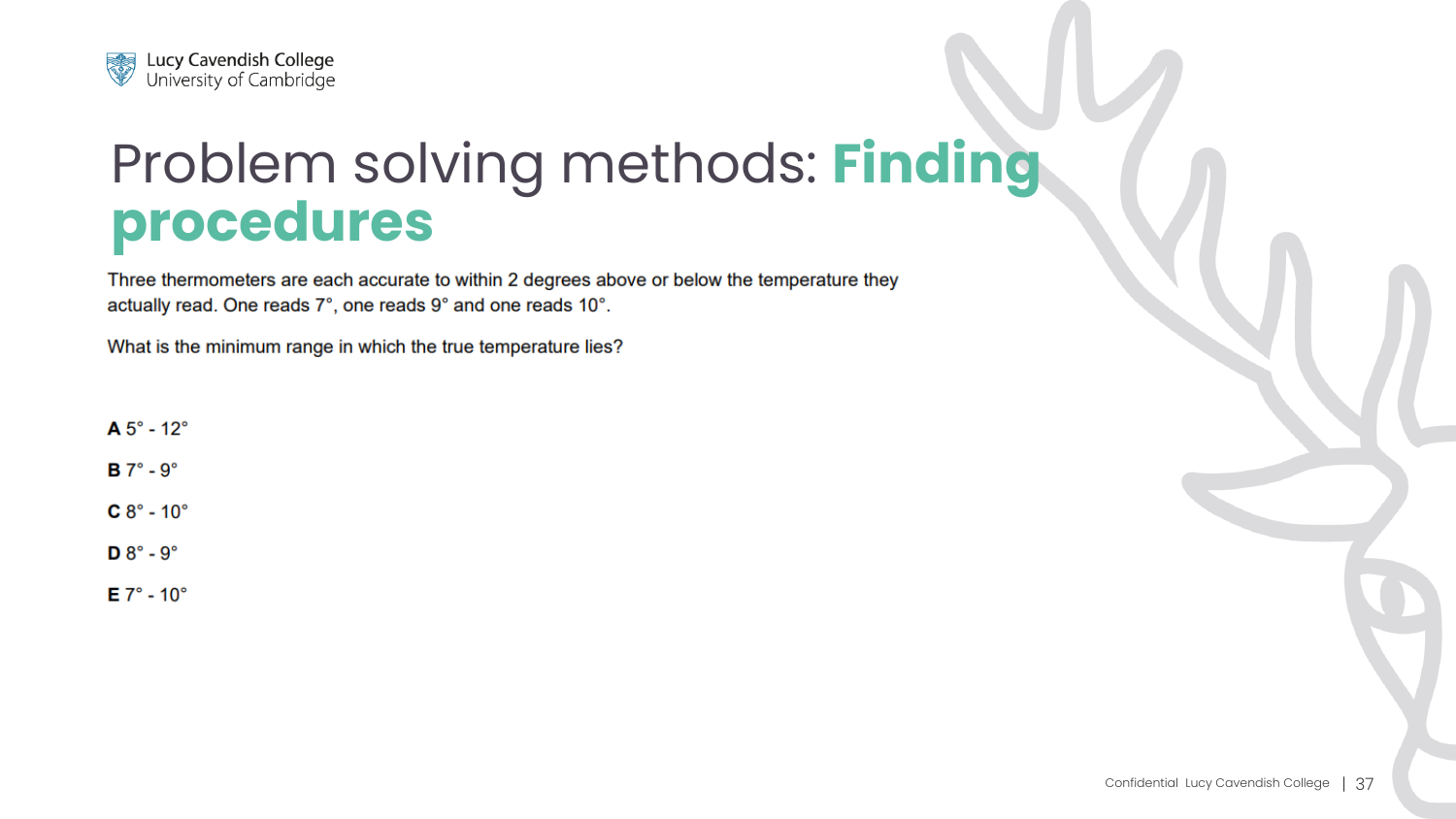

# Problem solving methods: **Finding procedures**<br>The method here is to<br>Three thermometers are each accurate to within 2 degrees above or below the temperature they<br>Sedich for the

actually read. One reads 7°, one reads 9° and one reads 10°.

What is the minimum range in which the true temperature lies?

| Α<br>ı |  |  |
|--------|--|--|
|--------|--|--|

 $B \ 7^\circ - 9^\circ$ 

 $C 8^\circ - 10^\circ$ 

 $D 8^\circ - 9^\circ$ 

 $E 7^\circ - 10^\circ$ 

search for the acceptable highest and lowest temperatures for the conditions to be met, realizing that the middle value is irrelevant.

As one reads 7°, the temperature cannot be above 9° and, as another reads 10°, the temperature cannot be below 8°.

The answer is **D**.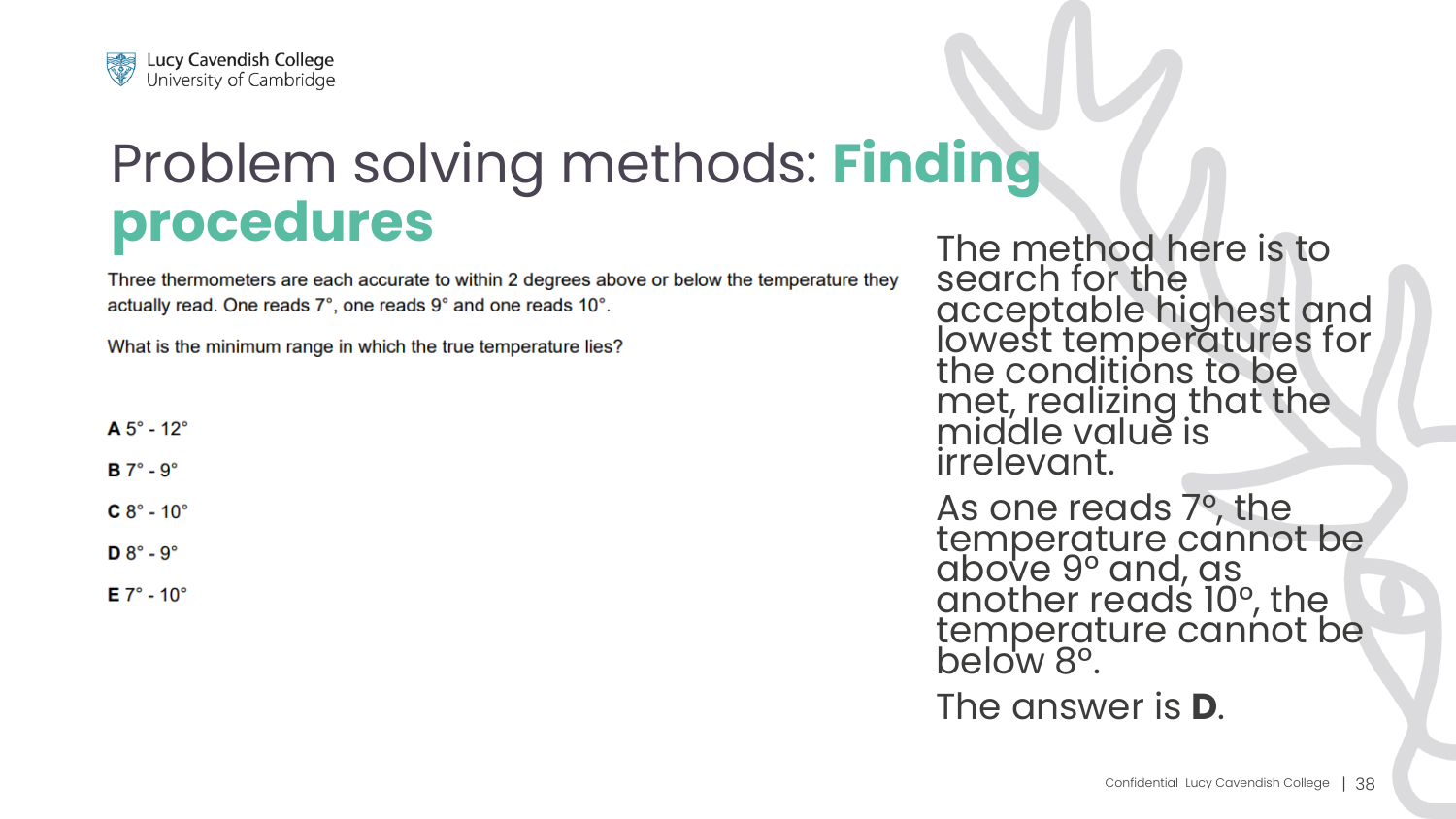

#### Problem solving methods: **Identifying similarity**

- Sometimes you will be presented with information or data represented in more than one way
- To answer these questions, you will need to understand the relationships between these and to identify any similarity in the data they represent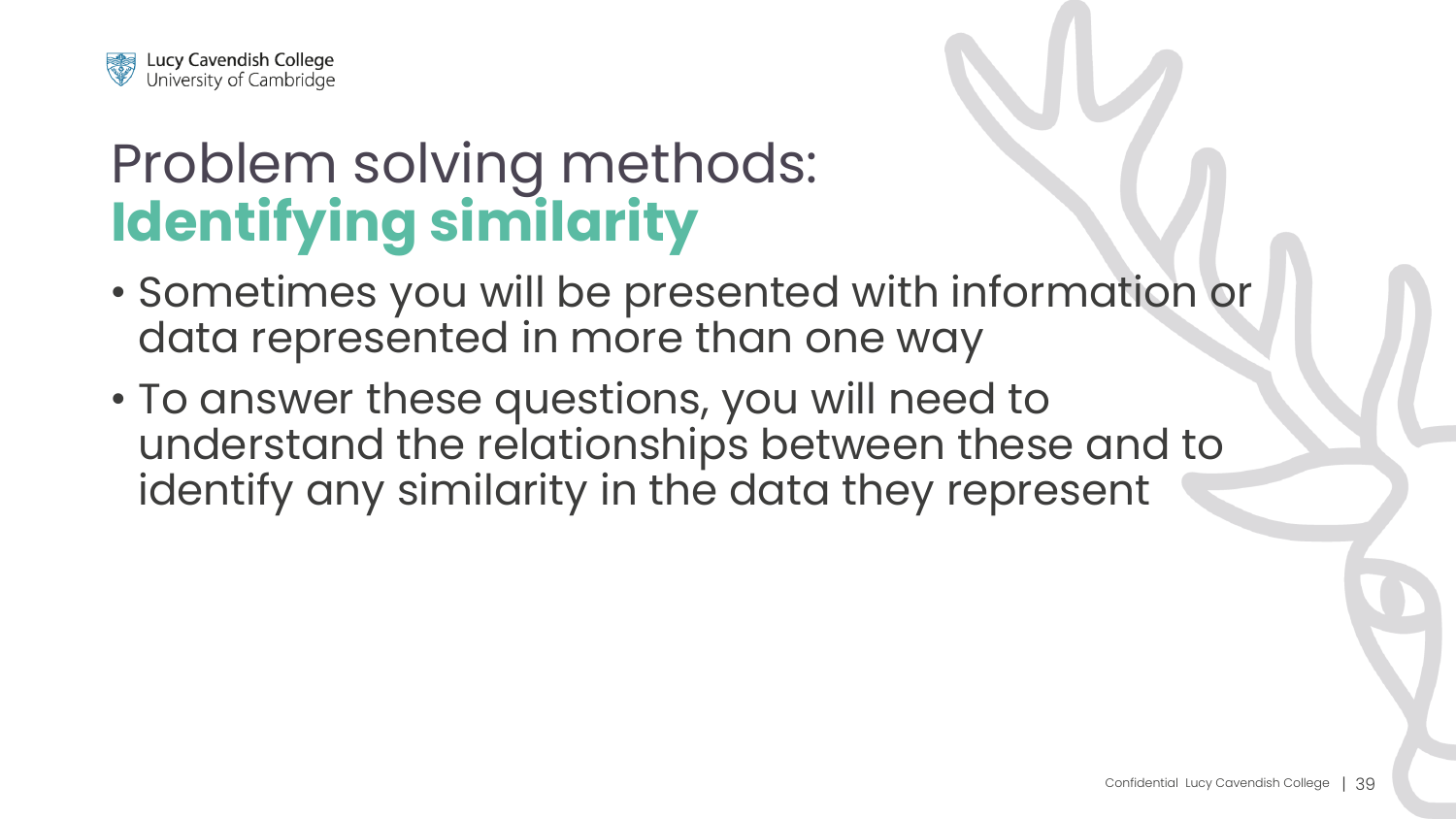

### Problem solving methods: **Identifying similarity**

Graham recorded the number of visitors to his shop each day last week and presented the results in the bar chart below:

Total number of customers per day



When he calculated the number of customers per hour he found that he had the same number for five of the days, but the values for Tuesday and Friday were slightly higher. The opening hours of the shop are as follows:

| Day       | Open | Close           |
|-----------|------|-----------------|
| Monday    | 8am  | 6pm             |
| Tuesday   |      |                 |
| Wednesday | 8am  | 8pm             |
| Thursdav  | 8am  | 6pm             |
| Friday    |      |                 |
| Saturday  | 8am  | 6pm             |
| Sunday    | 10am | 4 <sub>pm</sub> |

Which one of the following could be the opening hours of the shop for Tuesday and Friday?

- A Tuesday 9.30am 5.30pm, Friday 8.00am 6.30pm
- B Tuesday 9.00am 4.30pm, Friday 8.30am 6.00pm
- C Tuesday 9.00am 4.30pm, Friday 8.00am 6.00pm
- D Tuesday 9.00am 5.00pm, Friday 8.00am 6.30pm
- $E$  Tuesday 10.00am 5.00pm, Friday 8.30am 6.00pm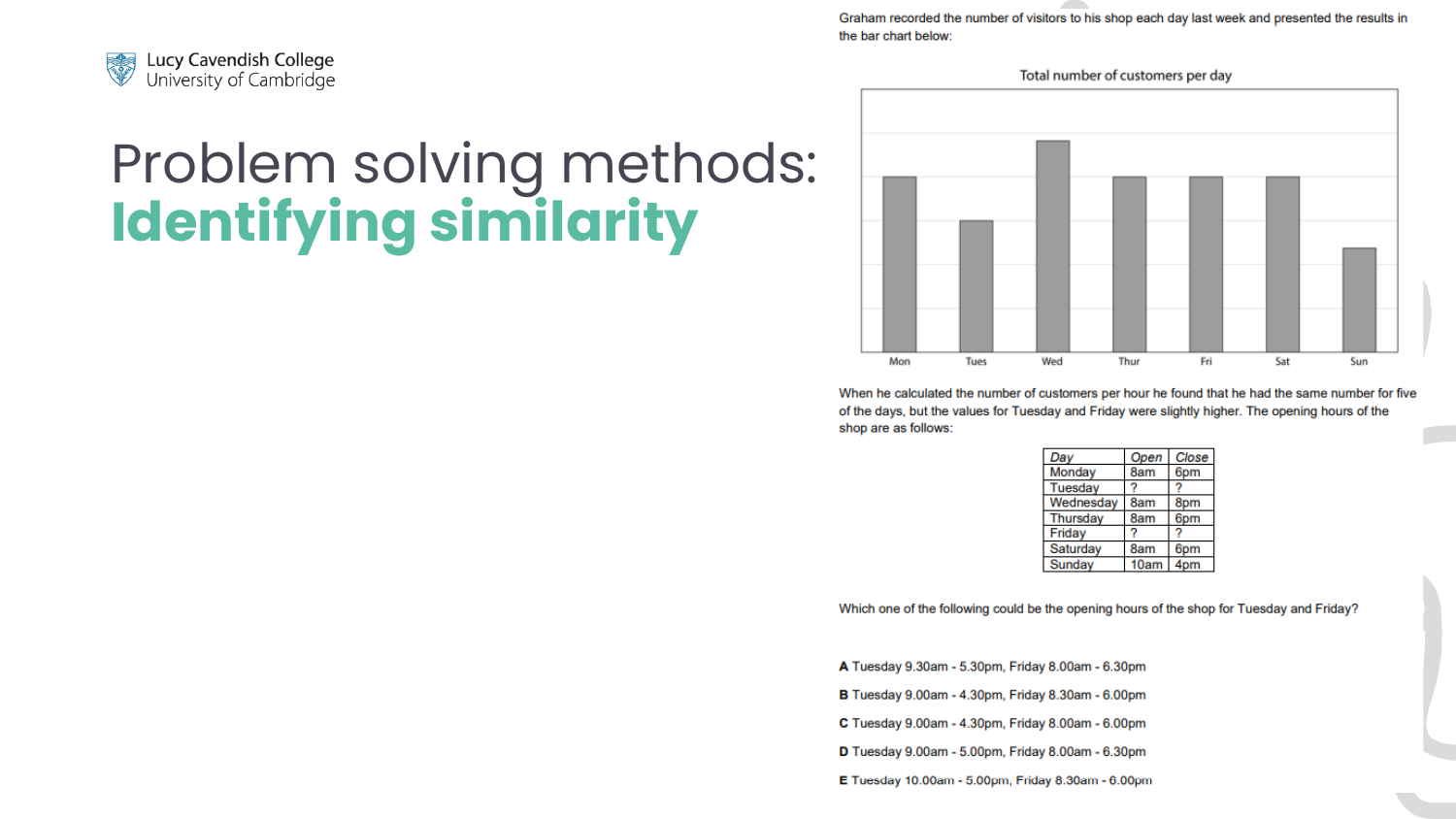

Problem solving methods: **Identifying similarity**

The bar for Tuesday is three quarters the height for Thursday, so the shop must be open for less than 7 and a half hours if the average number of customers per hour is to be higher.

The shop must also be open for less than 10 hours on Friday.

The only option that satisfies these conditions is **E** .

Graham recorded the number of visitors to his shop each day last week and presented the results in the bar chart below:



When he calculated the number of customers per hour he found that he had the same number for five of the days, but the values for Tuesday and Friday were slightly higher. The opening hours of the shop are as follows:

| Day       | Open | Close |
|-----------|------|-------|
| Monday    | 8am  | 6pm   |
| Tuesday   |      |       |
| Wednesday | 8am  | 8pm   |
| Thursday  | 8am  | 6pm   |
| Friday    |      |       |
| Saturday  | 8am  | 6pm   |
| Sunday    | 10am | 4pm   |

Which one of the following could be the opening hours of the shop for Tuesday and Friday?

A Tuesday 9.30am - 5.30pm, Friday 8.00am - 6.30pm

B Tuesday 9.00am - 4.30pm, Friday 8.30am - 6.00pm

C Tuesday 9.00am - 4.30pm, Friday 8.00am - 6.00pm

D Tuesday 9.00am - 5.00pm, Friday 8.00am - 6.30pm

Confidential Lucy Cavendish College in the college  $\sim$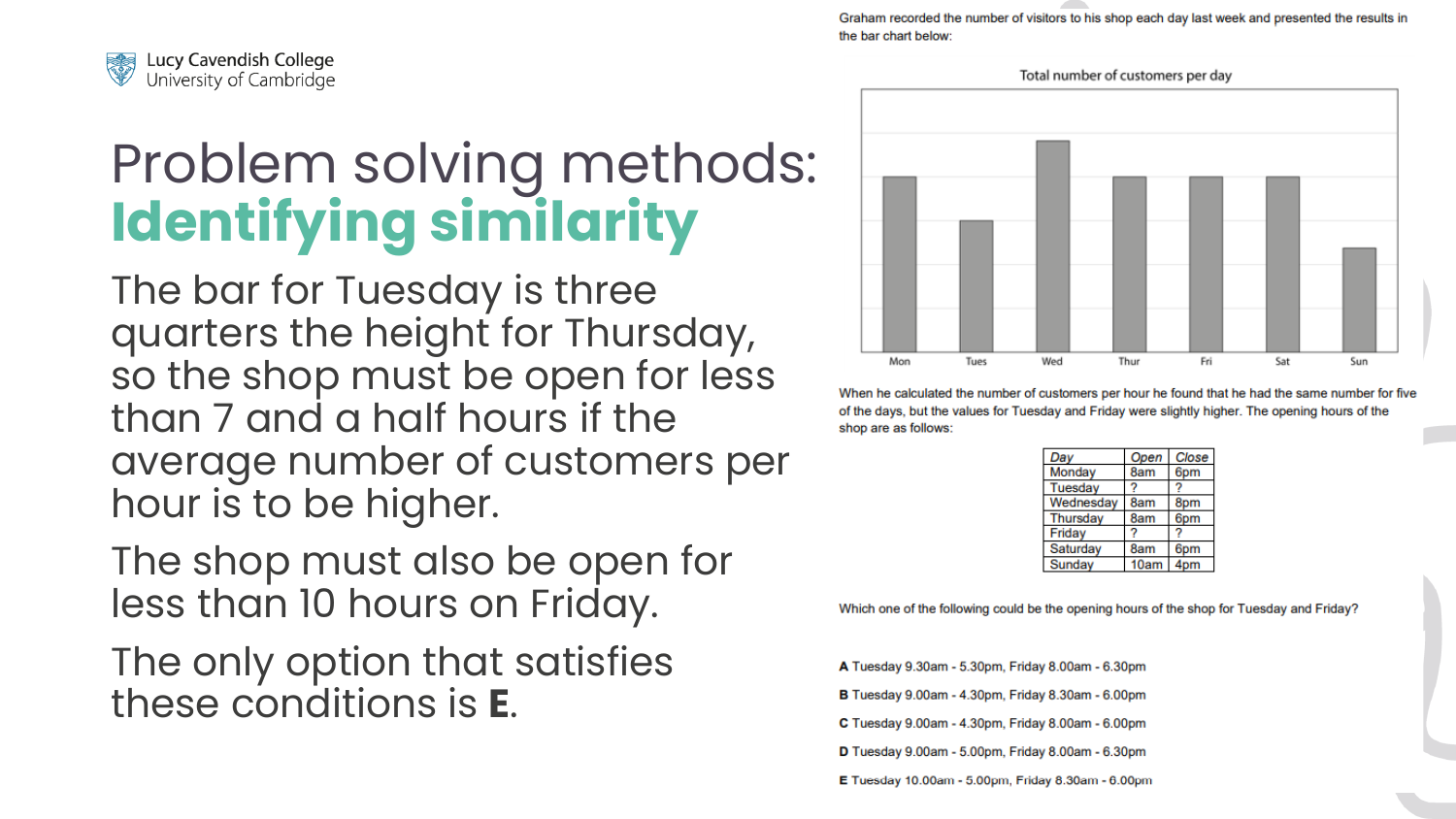

## Problem solving methods: **Brainstorming**

- Brainstorming is a way of generating ideas
- It is a good method to try if you are attacking a specific problem, whether alone or as part of a group
- You need to **think freely** about the subject at hand
- You then work with the ideas
	- Can any be improved?
	- Do they lead you to another idea?
- Once several ideas have been generated, you sift through them to see which work and which don't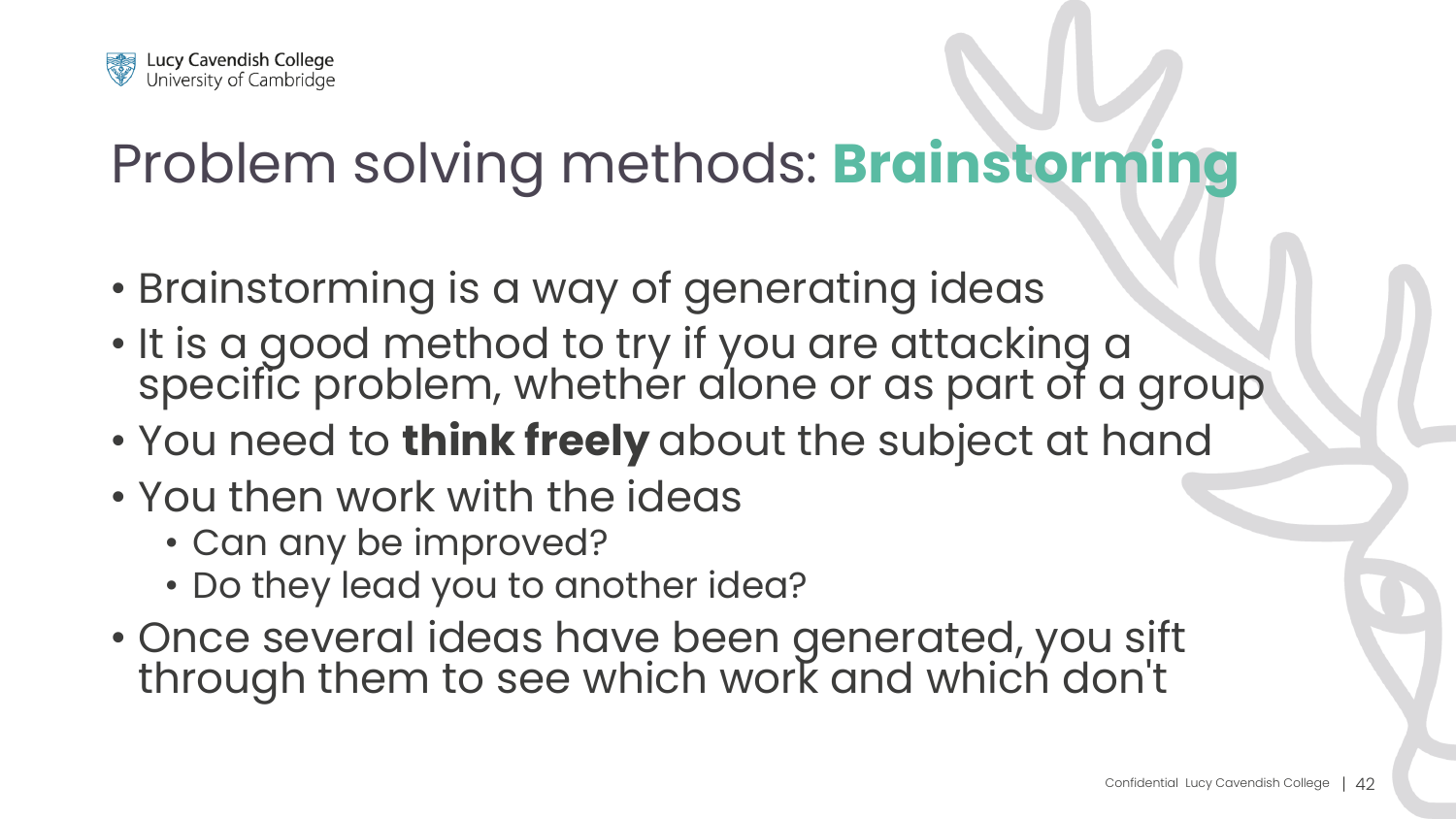

#### Problem solving methods: **Asking ideagenerating questions**

- Who?
- What?
- When?
- Where?
- Why?
- How?

These questions would then lead on to other questions, or a wider examination of the subject.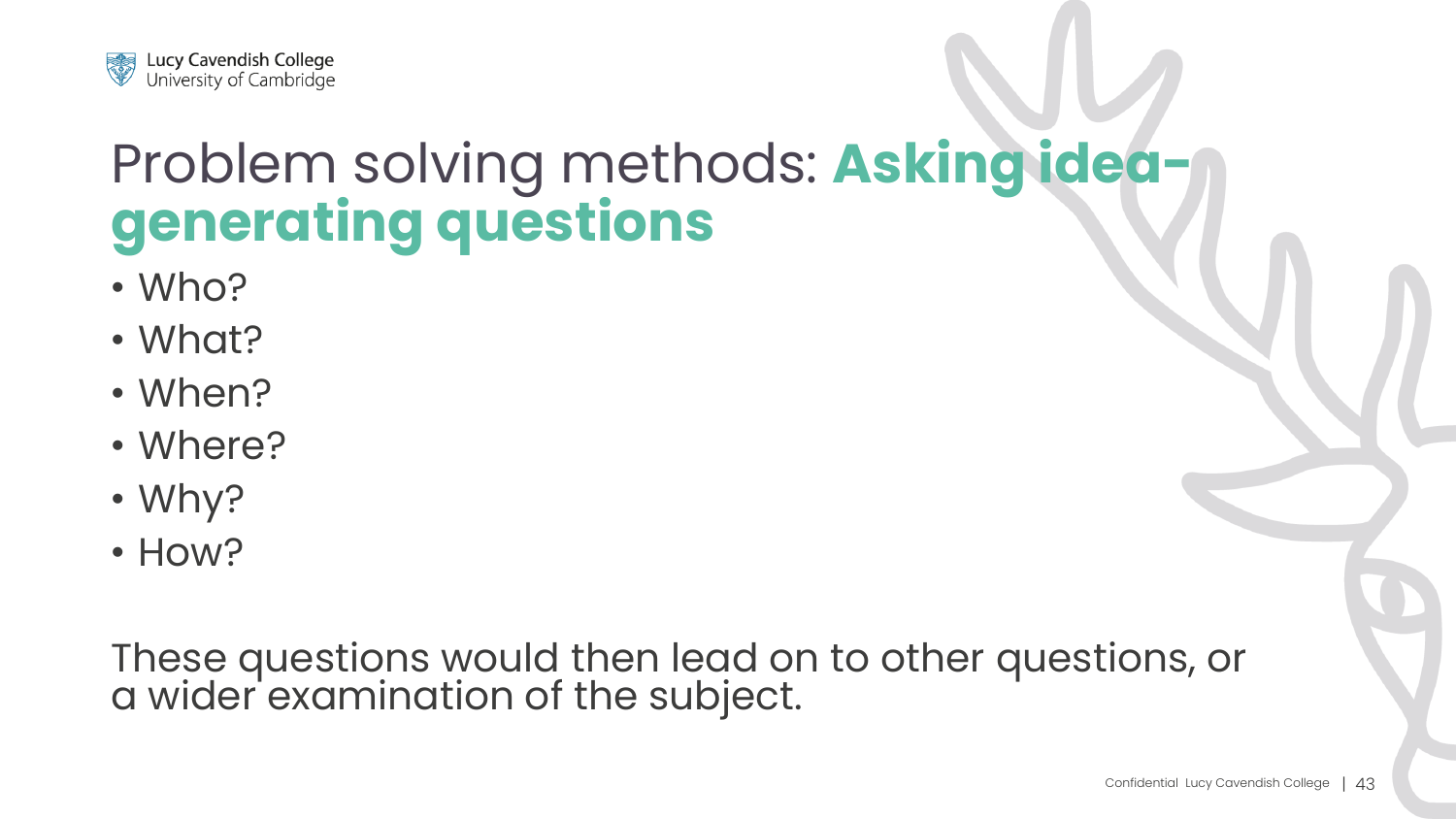

#### Problem solving methods: **Asking ideagenerating questions**

| Why? | • Sakichi Toyodc<br>5 Why           |
|------|-------------------------------------|
| Why? | Technique                           |
| Why? | • Helps us identi<br>the root cause |
| Why? |                                     |
| Why? |                                     |

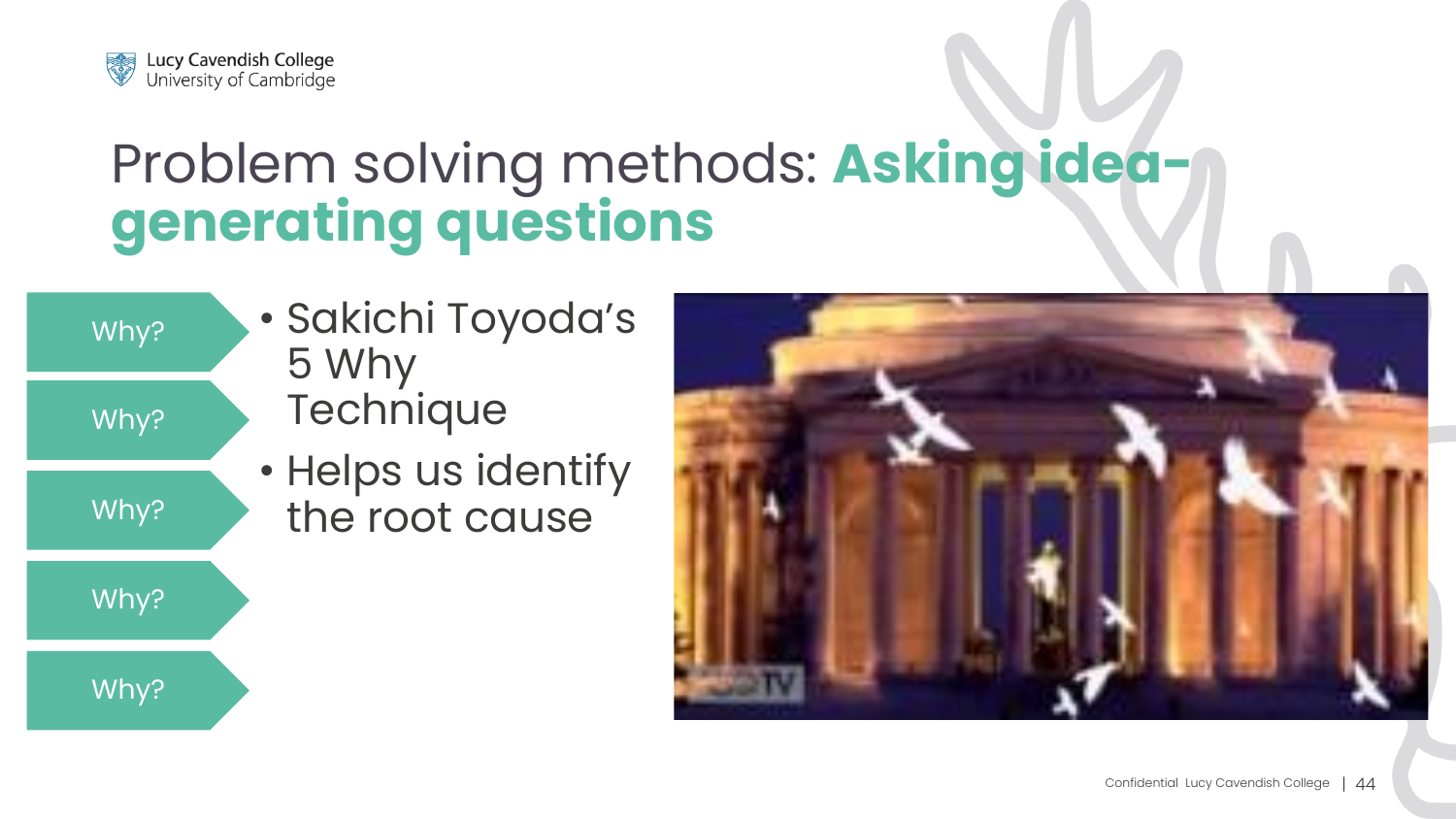

#### Problem solving methods: **Shifting perspective**

Here you try and look at things from another point of view:

- If you are female, what might a male perspective be? Would it be different? Why?
- If you are looking at a conservative argument, what might a liberal view be?
- If you were examining something scientifically, how would a social scientist approach the situation? What methodology would they'use? What theory would they engage with?
- If you are looking at something in detail, try to step back and see it from a broader perspective, and vice versa.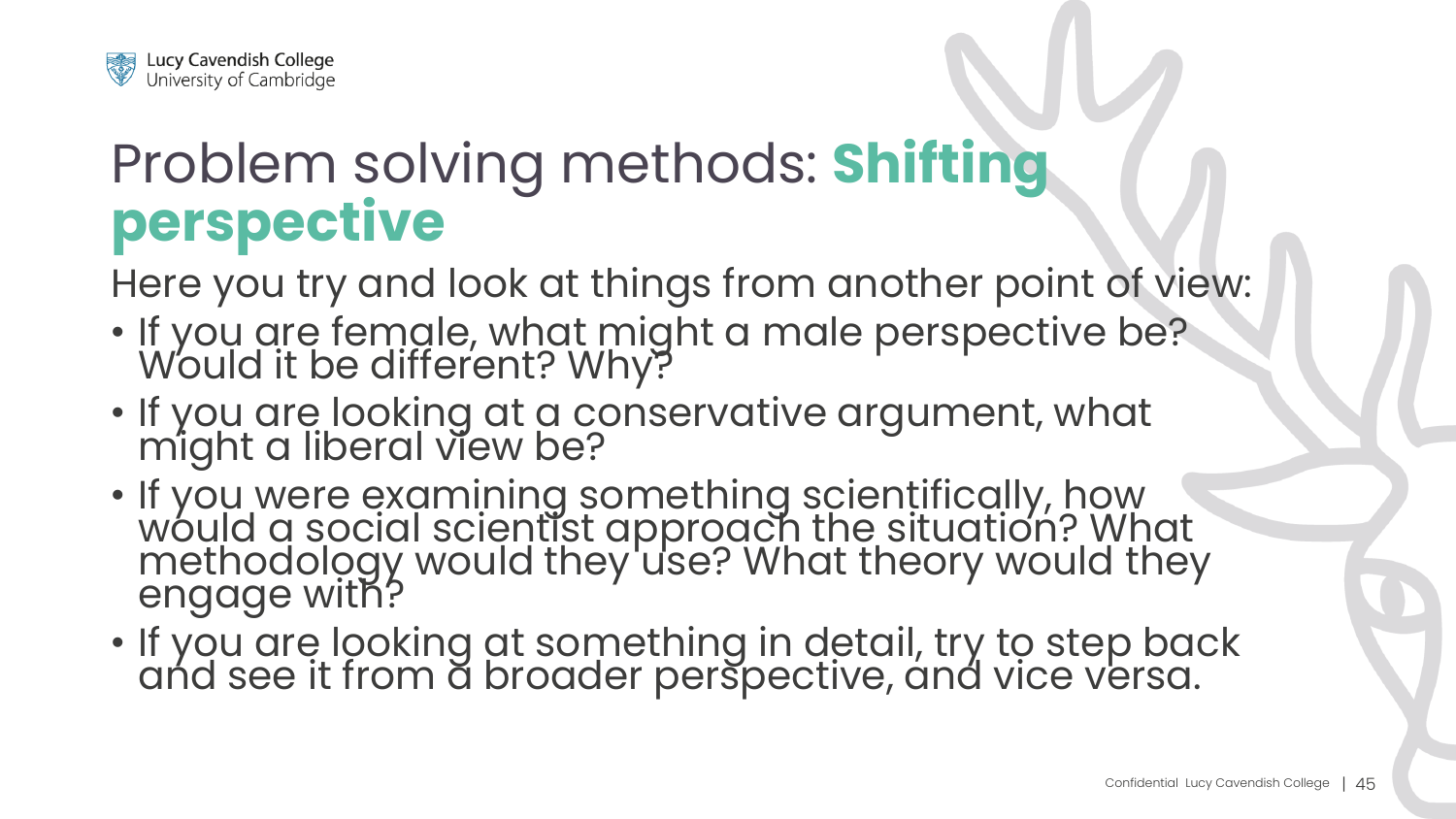

Lucy Cavendish College<br>University of Cambridge

#### Developing a problem solving mindset

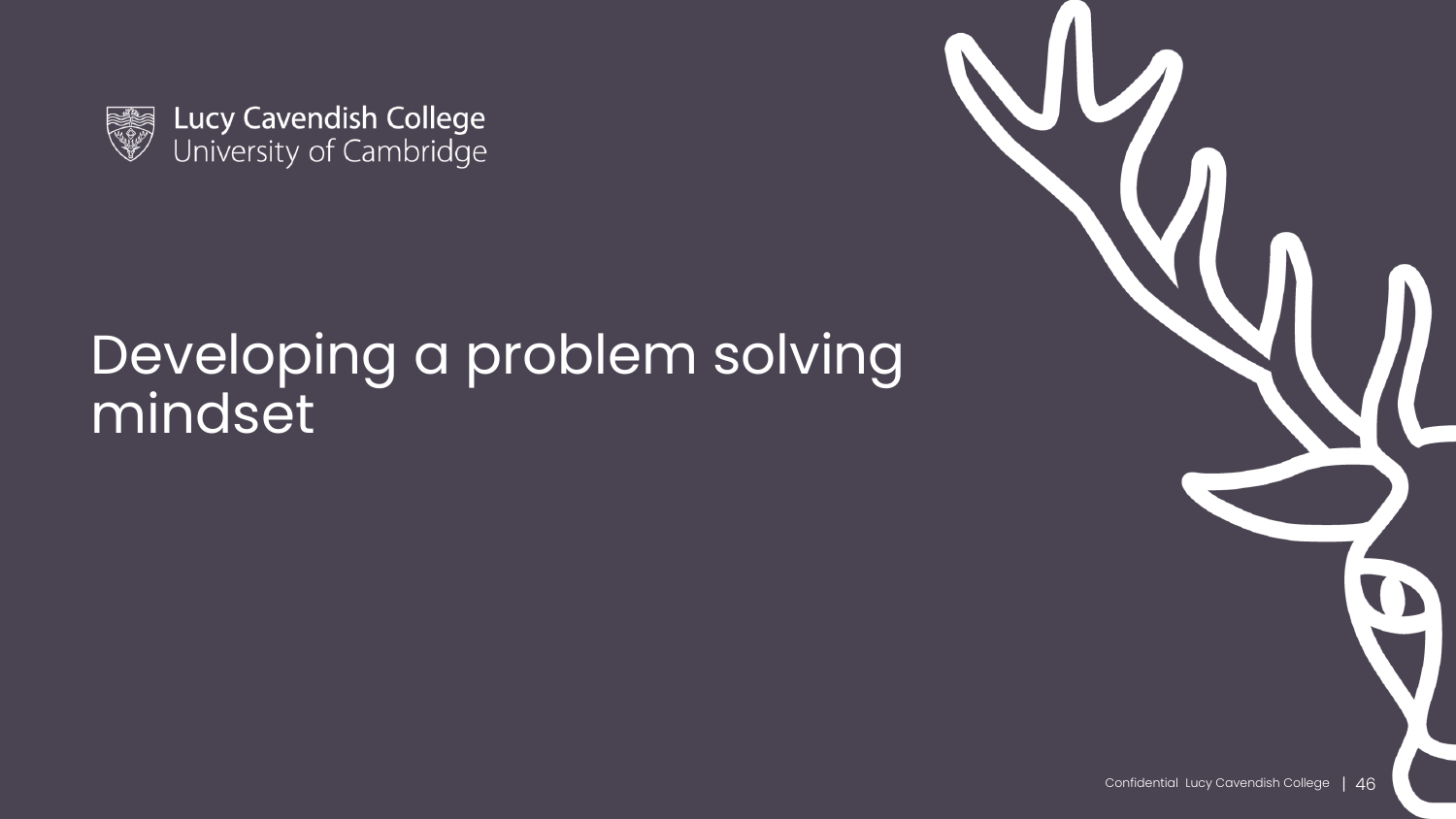

# Developing a problem solving mindset

- Perseverance and resilience
- Reflection
- Curiosity and a love of learning
- Confidence
- Recognising multiple solutions may be possible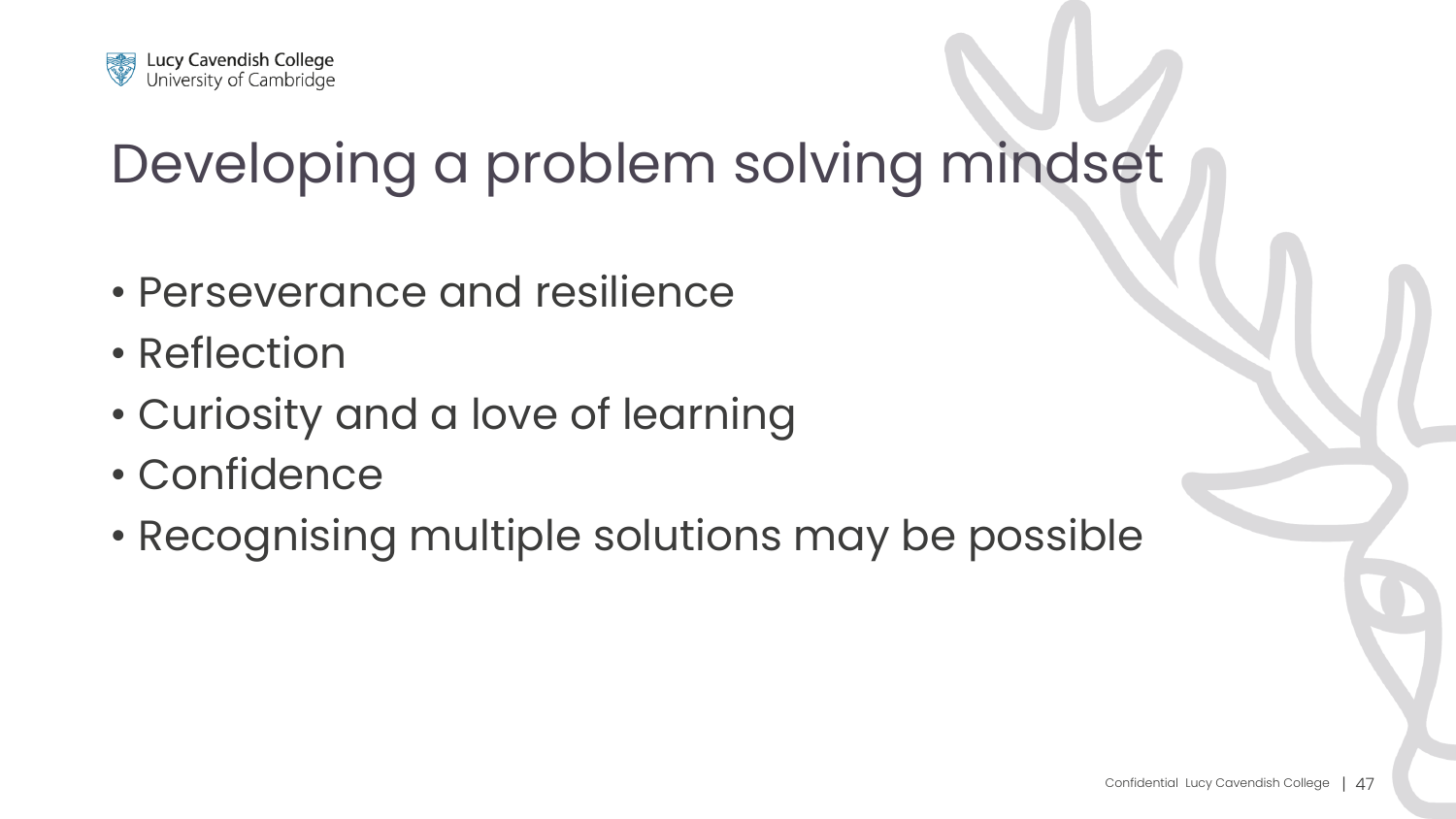

## Resilient learners…

- Are willing to seek help
- Know how to ask questions
- Know how to get help
- Take responsibility for their own understanding
- Actively seek understanding
- Embrace challenges
- Engage with opportunities thăt ăsk for thinking and reasoning
- Know it is good to help others and collaborate when learning
- Know that learning can be challenging
- Know it is okay to make mistakes
- Refuse to feel 'stupid' when solving problems
- Learn from feedback and selfevaluation
- Have a growth mindset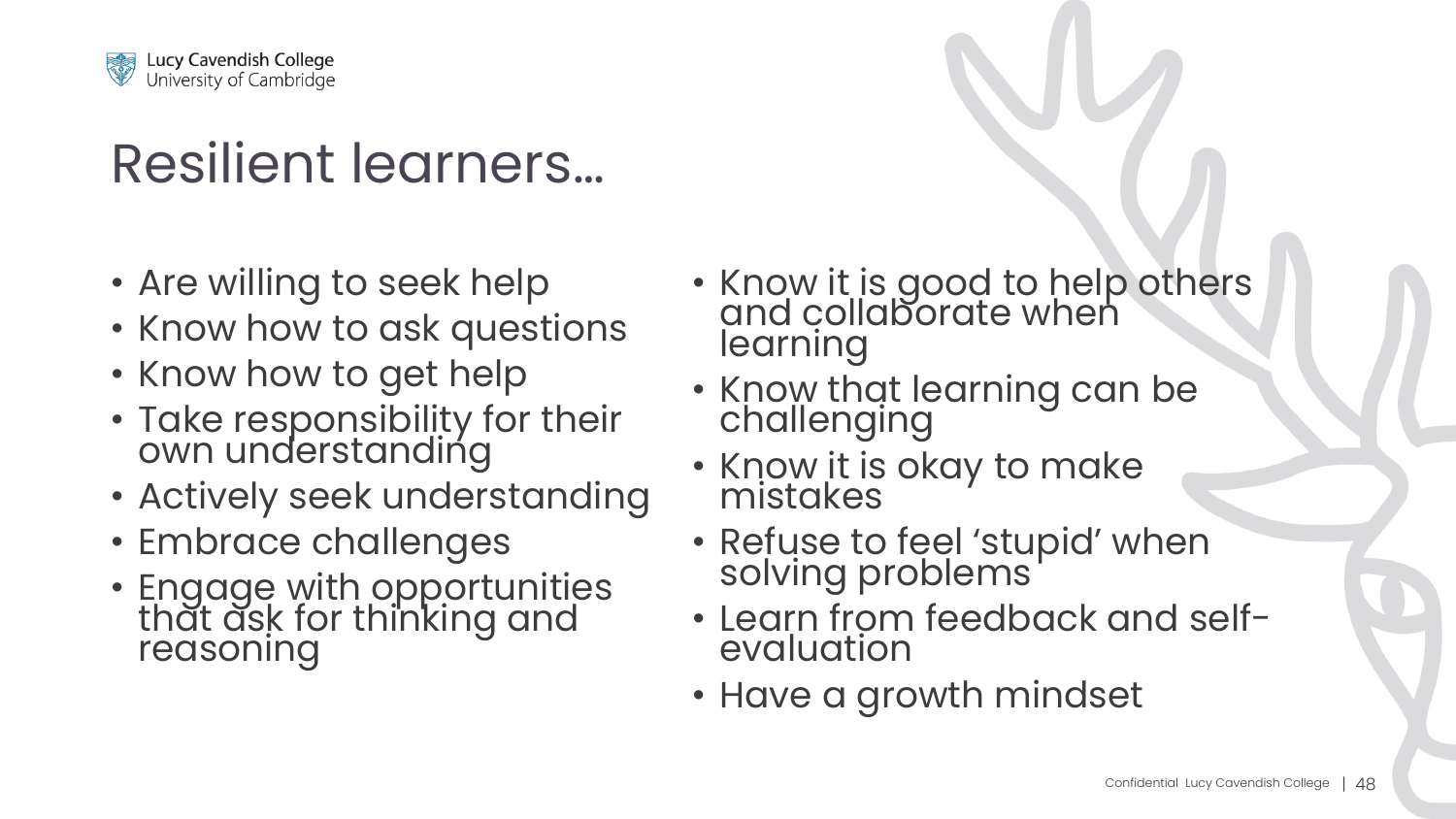

#### Growth mindset



Growth mindset is the belief that you can grow your talents and abilities with effort.

- Ability is not fixed: we can build our abilities
- Focus on the importance of learning and the process: effort is necessary for **success**
- Understanding that setbacks are a part of growth

Students with a growth mindset progress better over time than those with a fixed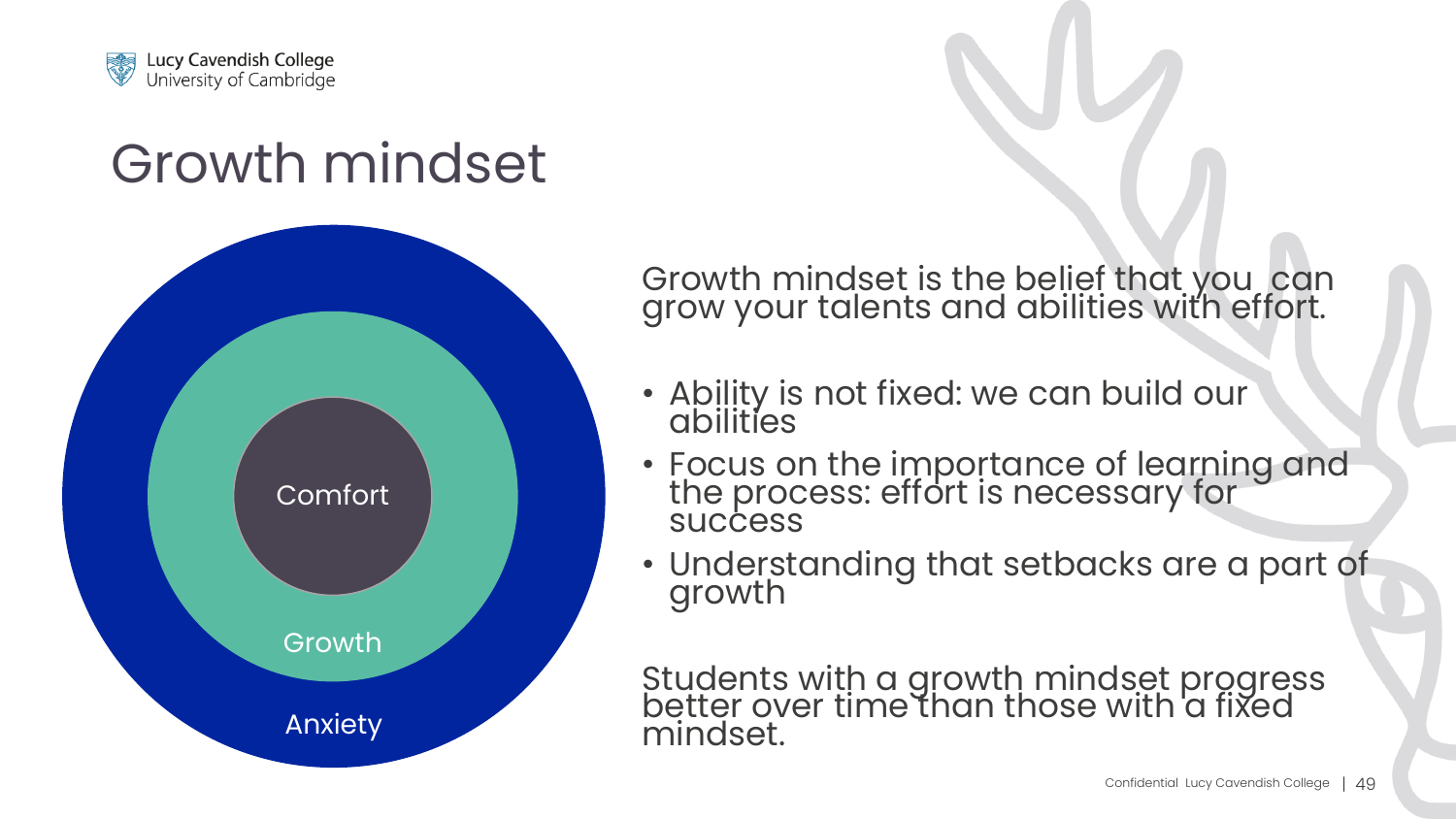

## Growth mindset and neuroplasticity

Certain experiences cause new connections in the brain to form or strengthen, making the brain smarter by literally rewiring it.

- Neurons are each connected to thousands of other neurons
- The strength, number, and location of those neurons affect how the brain works
- Amazingly, **these connections change all the time as a result of our experiences**
- Certain experiences cause new connections to form or strengthen, making the brain smarter by literally rewiring it

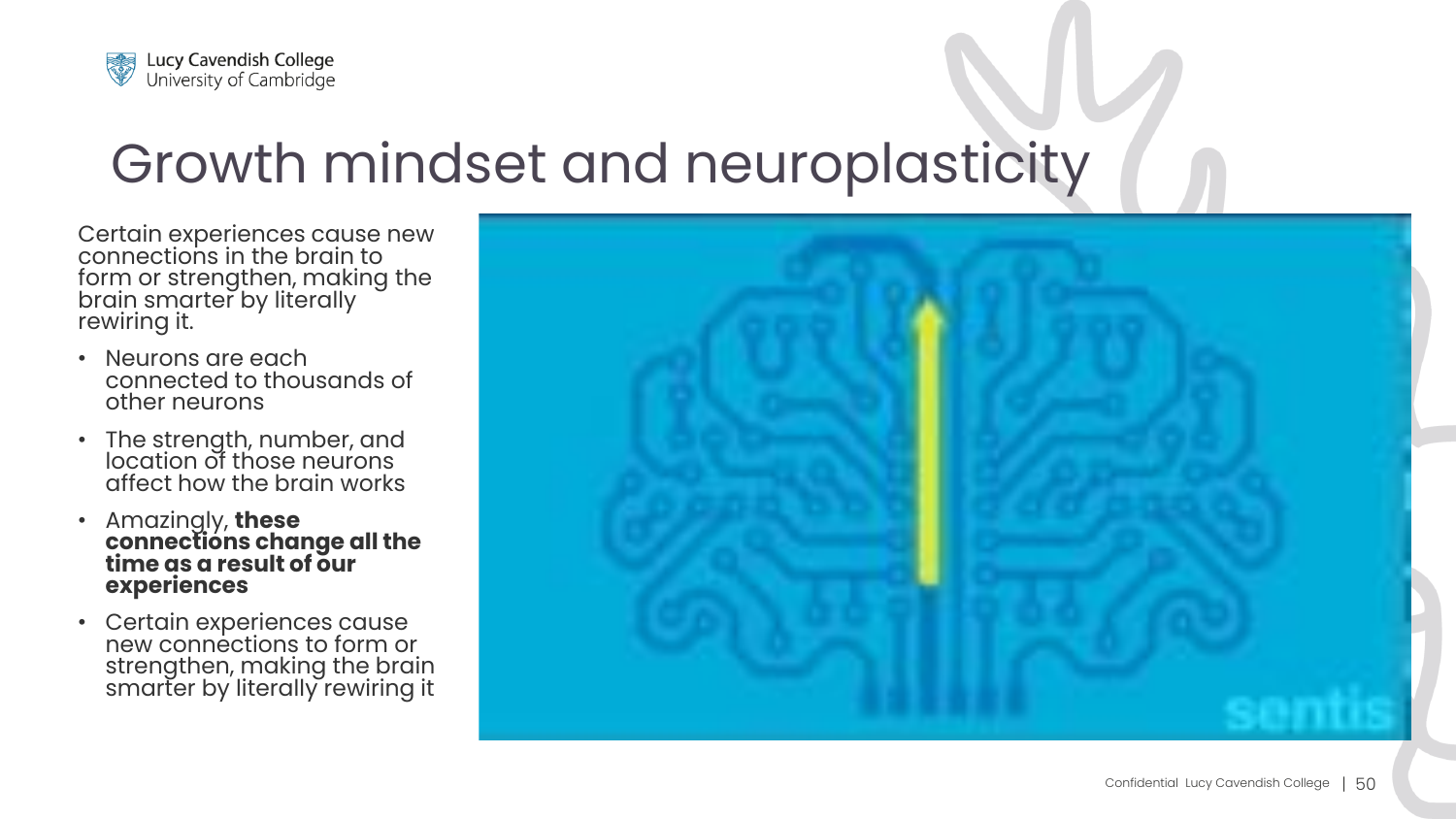

## Growth mindset: evidence

In a study with rats, researchers put some rats in empty cages and others in stimulating cages with puzzles and other rats. The rats in the stimulating environments were smarter, and their brains even weighed more!





London taxi drivers have to give their brains a workout when they navigate the complicated streets of London. Research suggests this has an impact on the brain. The part of the brain responsible for spatial awareness (the hippocampus) is bigger in taxi drivers compared to other Londoners. The longer a person has been a taxi driver, the bigger the hippocampus.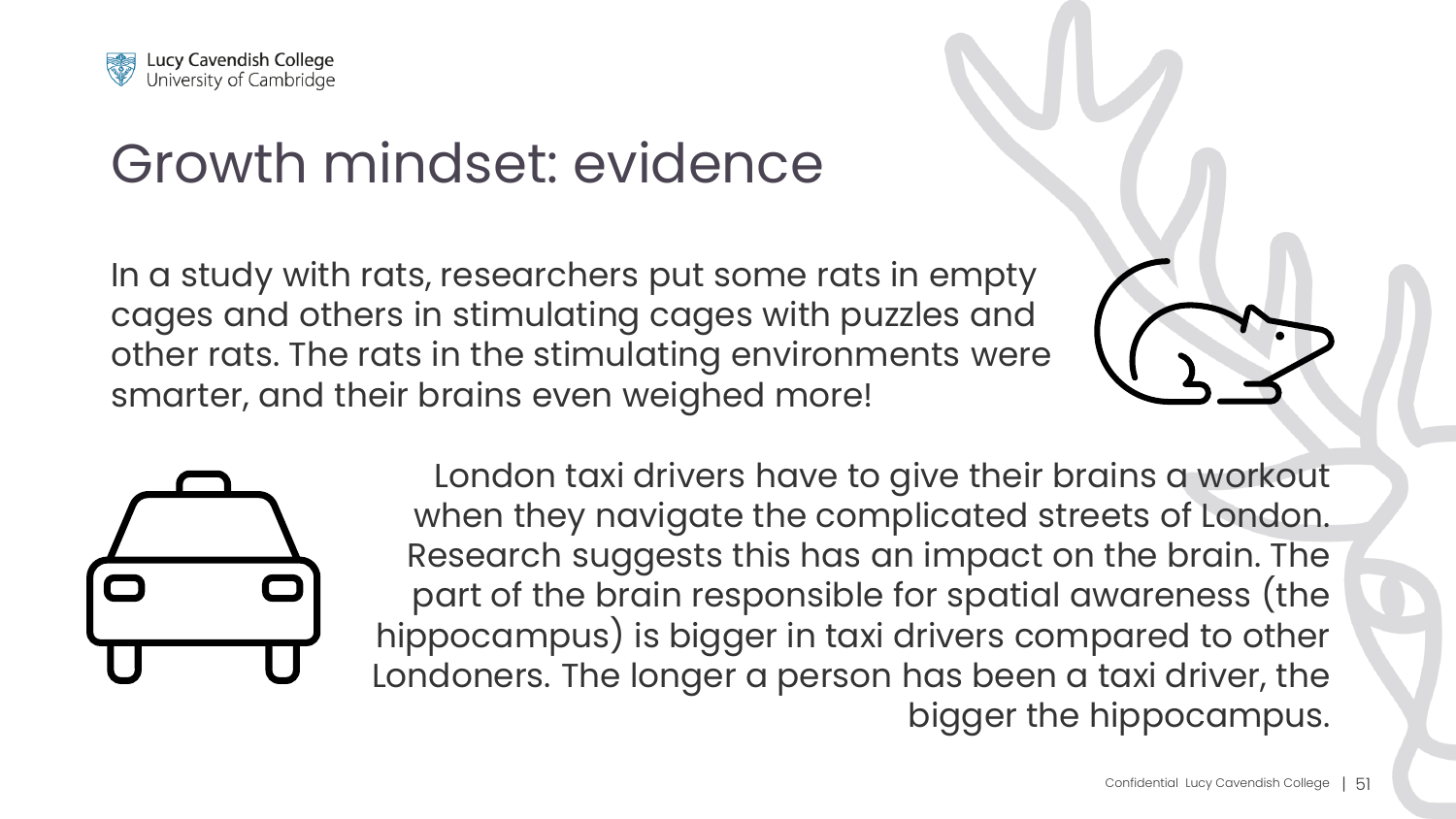

Lucy Cavendish College<br>University of Cambridge

## Final points

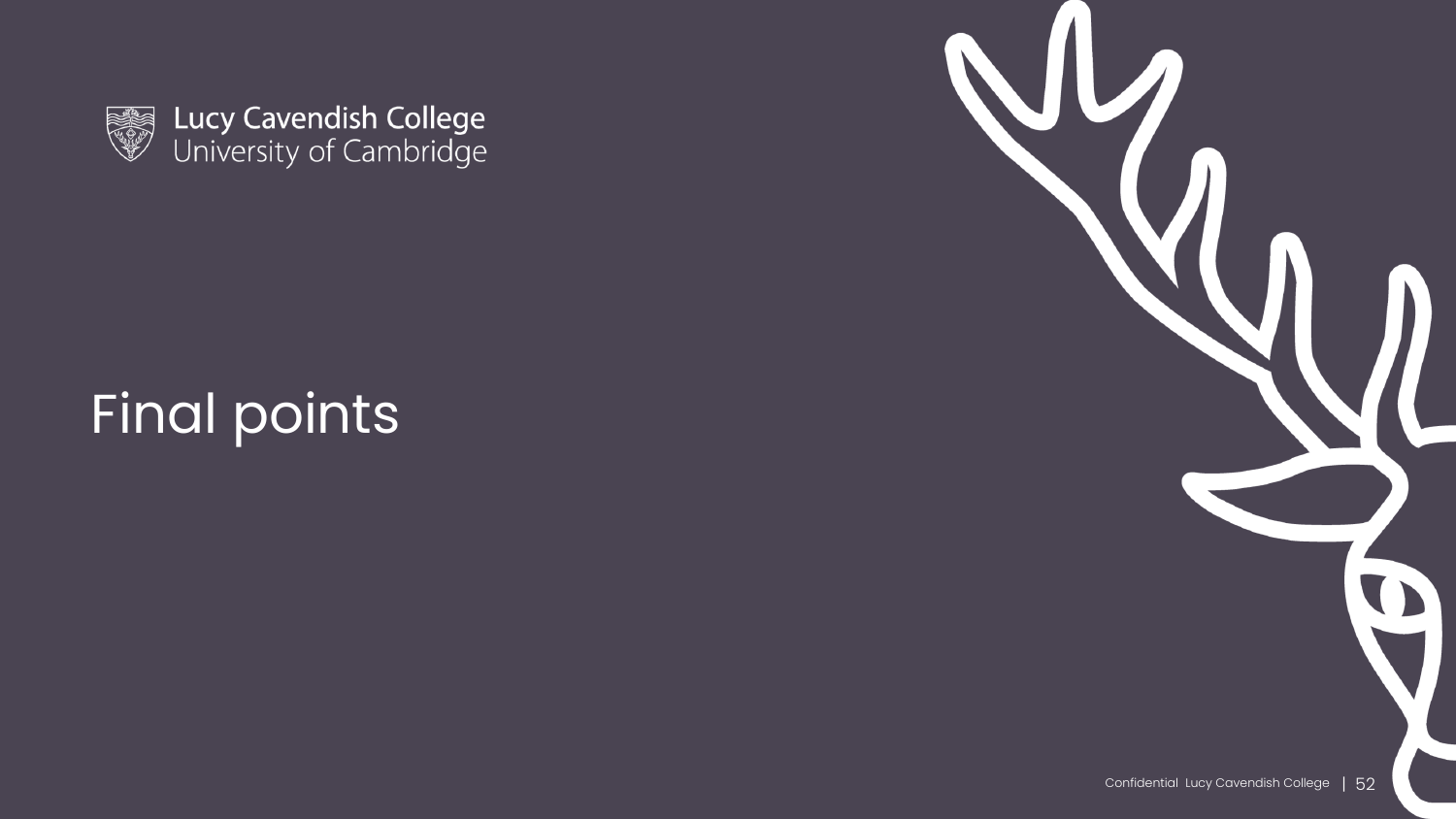

#### How do I become a better problem solver?

- Solve lots of problems!
- Practice a range of problem-solving methods
- Metacognition be aware of what you're good at and what you're not; when you get frustrated and when you're 'in the zone'
- Problem solving is linked to your mindset